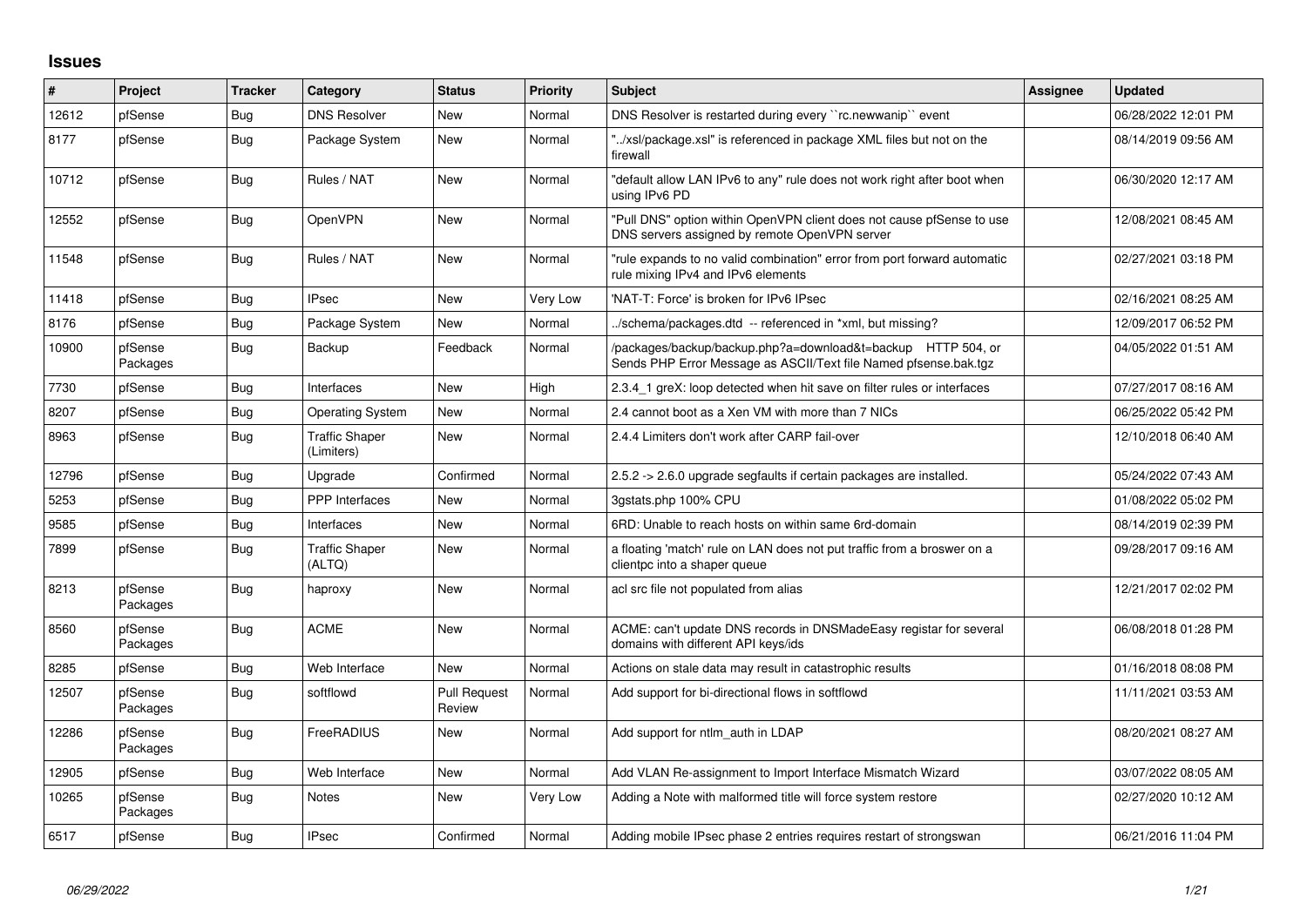| $\sharp$ | Project             | <b>Tracker</b> | Category                 | <b>Status</b> | <b>Priority</b> | <b>Subject</b>                                                                                                   | Assignee | <b>Updated</b>      |
|----------|---------------------|----------------|--------------------------|---------------|-----------------|------------------------------------------------------------------------------------------------------------------|----------|---------------------|
| 13074    | pfSense Plus        | <b>Bug</b>     | Cryptographic<br>Modules | <b>New</b>    | Normal          | AES-GCM with SafeXcel on Netgate 2100 causes MBUF overload                                                       |          | 06/12/2022 11:14 AM |
| 9654     | pfSense             | Bug            | <b>DNS Resolver</b>      | <b>New</b>    | Normal          | After reboot, the DNS resolver must be restarted before it will advertise<br>the ipv6 DNS address of the router. |          | 11/20/2020 03:12 AM |
| 11493    | pfSense<br>Packages | Bug            | Zabbix                   | New           | Very Low        | After upgrade zabbix proxy wont start                                                                            |          | 02/21/2021 05:31 AM |
| 12708    | pfSense             | <b>Bug</b>     | Aliases / Tables         | <b>New</b>    | Normal          | alias with non resolving DNS entry breaks underlying pf table                                                    |          | 02/20/2022 06:13 PM |
| 5629     | pfSense             | <b>Bug</b>     | <b>IPsec</b>             | New           | Normal          | Allow for IPsec configuration using certs without a CA                                                           |          | 12/31/2021 05:21 PM |
| 10765    | pfSense             | Bug            | Authentication           | New           | Normal          | Ampersands in Idap_extended_query are escaped twice                                                              |          | 09/02/2020 07:55 AM |
| 10845    | pfSense<br>Packages | Bug            | apcupsd                  | New           | Normal          | apcupsd doesn't stop when not enabled                                                                            |          | 08/24/2020 10:16 AM |
| 8454     | pfSense<br>Packages | Bug            | arpwatch                 | <b>New</b>    | Very Low        | Arpwatch package break email notifications from other sources                                                    |          | 06/23/2022 07:49 PM |
| 9676     | pfSense<br>Packages | Bug            | pfBlockerNG              | New           | Normal          | AS lookup fails                                                                                                  |          | 12/26/2019 12:17 AM |
| 12632    | pfSense             | Bug            | Gateways                 | New           | High            | Assigning a /30 WAN IP address at the console does not save the<br>gateway correctly                             |          | 06/28/2022 12:01 PM |
| 13289    | pfSense             | Bug            | Backup / Restore         | New           | Low             | Attempting to restore a 0 byte "config.xml" prints an error that the file<br>cannot be read                      |          | 06/28/2022 12:01 PM |
| 7757     | pfSense             | Bug            | Backup / Restore         | New           | Normal          | Auto Config Backup fails to upload unless Default Gateway is up                                                  |          | 08/16/2019 12:47 PM |
| 11572    | pfSense<br>Packages | Bug            | pfBlockerNG              | New           | High            | Auto created firewall rules have IPv4 as protocol only - even for IPv6 lists.                                    |          | 06/25/2022 10:59 AM |
| 9495     | pfSense<br>Packages | Bug            | AWS VPC                  | New           | Normal          | AWS VPC VPN wizard produces incorrect config (SHA256 should be<br>SHA1)                                          |          | 08/19/2019 02:45 PM |
| 9497     | pfSense<br>Packages | Bug            | AWS VPC                  | <b>New</b>    | Normal          | AWS VPN Wizard: WebGUI times out.                                                                                |          | 11/13/2019 10:07 AM |
| 10000    | pfSense             | Bug            | Dynamic DNS              | New           | Normal          | Azure Dynamic DNS A and AAAA Records for Apex Zone                                                               |          | 03/31/2020 09:03 AM |
| 11110    | pfSense             | Bug            | Backup / Restore         | New           | Normal          | Backup file should be checked before restoring a specific area                                                   |          | 12/05/2020 02:50 PM |
| 12504    | pfSense             | Bug            | Interfaces               | New           | Normal          | BCM57412 NetXtreme-E 10Gb RDMA Ethernet controller issue                                                         |          | 11/05/2021 04:51 AM |
| 10445    | pfSense<br>Packages | Bug            | <b>BIND</b>              | Feedback      | Normal          | BIND crashed when added RPZ. rpz is not a master or slave zone.                                                  |          | 04/21/2022 12:40 PM |
| 11563    | pfSense<br>Packages | Bug            | <b>BIND</b>              | New           | High            | BIND GUI writes TXT records > 255 characters                                                                     |          | 02/27/2021 07:11 AM |
| 8197     | pfSense<br>Packages | Bug            | <b>BIND</b>              | New           | Normal          | BIND UI fails to properly update zone with inline DNSSEC signing<br>enabled                                      |          | 02/18/2019 05:23 PM |
| 10330    | pfSense<br>Packages | Bug            | <b>BIND</b>              | Feedback      | Normal          | BIND zone configuration displays wrong DS resource record with inline<br>DNSSEC signing enabled                  |          | 04/21/2022 12:40 PM |
| 11074    | pfSense<br>Packages | Bug            | <b>BIND</b>              | New           | Low             | bind Zone Settings Zones, Save button opens "Confirmation required to<br>save changes"                           |          | 11/16/2020 11:08 AM |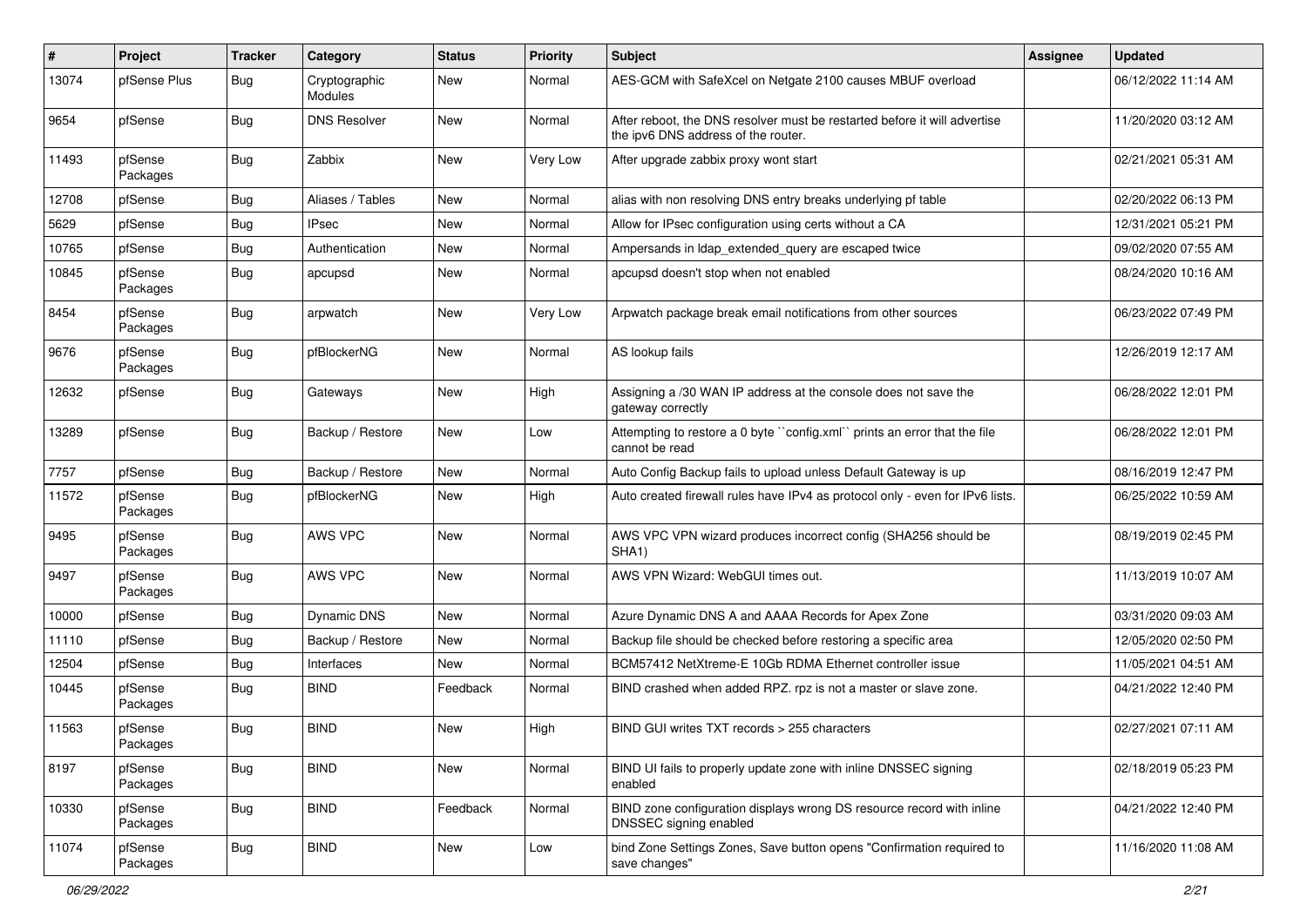| $\pmb{\#}$ | <b>Project</b>      | <b>Tracker</b> | Category                        | <b>Status</b> | <b>Priority</b> | <b>Subject</b>                                                                                                          | <b>Assignee</b> | <b>Updated</b>      |
|------------|---------------------|----------------|---------------------------------|---------------|-----------------|-------------------------------------------------------------------------------------------------------------------------|-----------------|---------------------|
| 11742      | pfSense<br>Packages | Bug            | Suricata                        | New           | Normal          | Blocking / Unblocking is not working correctly.                                                                         |                 | 09/01/2021 11:08 AM |
| 10936      | pfSense<br>Packages | Bug            | haproxy                         | Feedback      | Normal          | both haproxy/haproxy-devel non-existent option lb-agent-chk                                                             |                 | 04/21/2022 12:40 PM |
| 6580       | pfSense             | Bug            | <b>Operating System</b>         | Confirmed     | Normal          | Bridge with down member interface sends ICMP unreachables where it<br>shouldn't                                         |                 | 07/05/2016 05:40 PM |
| 11925      | pfSense             | Bug            | OpenVPN                         | <b>New</b>    | Normal          | Calling-Station-Id always set to WAN IP                                                                                 |                 | 05/14/2021 09:27 AM |
| 1620       | pfSense<br>Packages | Bug            | Squid                           | New           | Normal          | Can't use transparent proxy when using bridge.                                                                          |                 | 10/07/2021 04:19 AM |
| 12542      | pfSense             | Bug            | Virtual IP Addresses            | <b>New</b>    | Normal          | Cannot assign a same IPv6 Link-Local address to different interfaces                                                    |                 | 11/25/2021 01:41 AM |
| 8263       | pfSense             | Bug            | <b>Traffic Shaper</b><br>(ALTQ) | New           | Normal          | Cannot create a nonlinear `Link Share` service curve because of: "the<br>sum of the child bandwidth higher than parent" |                 | 11/05/2020 07:31 AM |
| 8614       | pfSense             | <b>Bug</b>     | DHCP (IPv4)                     | <b>New</b>    | Normal          | Cannot remove Additional BOOTP/DHCP Options                                                                             |                 | 08/21/2019 09:15 AM |
| 12737      | pfSense             | <b>Bug</b>     | Certificates                    | New           | Normal          | CApath is not defined by default in curl                                                                                |                 | 06/28/2022 12:01 PM |
| 7403       | pfSense<br>Packages | Bug            | FreeRADIUS                      | New           | Normal          | Captive Portal + freeradius2 + MySQL problems with German Umlaut                                                        |                 | 03/17/2017 09:12 AM |
| 9012       | pfSense<br>Packages | Bug            | Squid                           | New           | Very Low        | Captive Portal authentication in Squid Proxy Server does not work                                                       |                 | 10/12/2019 05:06 AM |
| 7553       | pfSense             | Bug            | <b>Captive Portal</b>           | Confirmed     | Very Low        | Captive portal on a parent interface blocks traffic on VLAN interfaces too                                              |                 | 08/19/2018 03:15 PM |
| 12357      | pfSense             | Bug            | Captive Portal                  | New           | Normal          | Captive Portal popup Logout button loads full login page in popup when<br>clicked                                       |                 | 10/27/2021 12:10 PM |
| 8251       | pfSense<br>Packages | Bug            | FreeRADIUS                      | Feedback      | Normal          | Captiveportal + FreeRadius "Last activity" resets to Session start                                                      |                 | 08/13/2019 11:10 AM |
| 13222      | pfSense             | <b>Bug</b>     | UPnP/NAT-PMP                    | New           | Normal          | CARP IP does not listen for NAT-PMP packets                                                                             |                 | 05/26/2022 02:28 PM |
| 4845       | pfSense             | Bug            | CARP                            | Confirmed     | High            | CARP preemption doesn't switch to backup where connectivity between<br>systems is lost but not NIC link                 |                 | 07/28/2015 07:55 AM |
| 11203      | pfSense             | Bug            | Certificates                    | New           | Normal          | certificate manager very slow                                                                                           |                 | 12/31/2020 11:57 AM |
| 10729      | pfSense             | <b>Bug</b>     | Package System                  | New           | Normal          | Certificate verification failed for pkg.freebsd.org                                                                     |                 | 07/05/2020 01:12 AM |
| 13110      | pfSense             | <b>Bug</b>     | CARP                            | New           | Very Low        | changing CARP VIP address does not update outbound NAT interface IP                                                     |                 | 05/03/2022 02:52 PM |
| 12926      | pfSense             | Bug            | Interfaces                      | Feedback      | Normal          | Changing LAGG type on CARP interfaces makes VIPs go to an "init"<br>State                                               |                 | 03/10/2022 10:52 AM |
| 12539      | pfSense             | Bug            | Interfaces                      | New           | Low             | Changing VLAN ID for LAN interface in assignments silently fails.                                                       |                 | 11/23/2021 04:12 AM |
| 5786       | pfSense             | <b>Bug</b>     | Web Interface                   | New           | Normal          | Check WebConfigurator port for conflicts                                                                                |                 | 04/21/2022 12:39 PM |
| 13073      | pfSense<br>Packages | <b>Bug</b>     | Squid                           | New           | Normal          | ClamAV - clamd dies with high CPU load and thus the C-ICAP of<br>squid-reverse proxy causes http:500 errors             |                 | 04/19/2022 05:38 AM |
| 12922      | pfSense             | <b>Bug</b>     | DHCP (IPv4)                     | New           | Normal          | Classless static routes received on DHCP WAN can override chosen<br>default gateway                                     |                 | 03/28/2022 10:08 AM |
| 11363      | pfSense             | <b>Bug</b>     | Installer                       | New           | Normal          | Clean Install 2.5.0 fails due to hardware incompability                                                                 |                 | 02/04/2021 11:06 AM |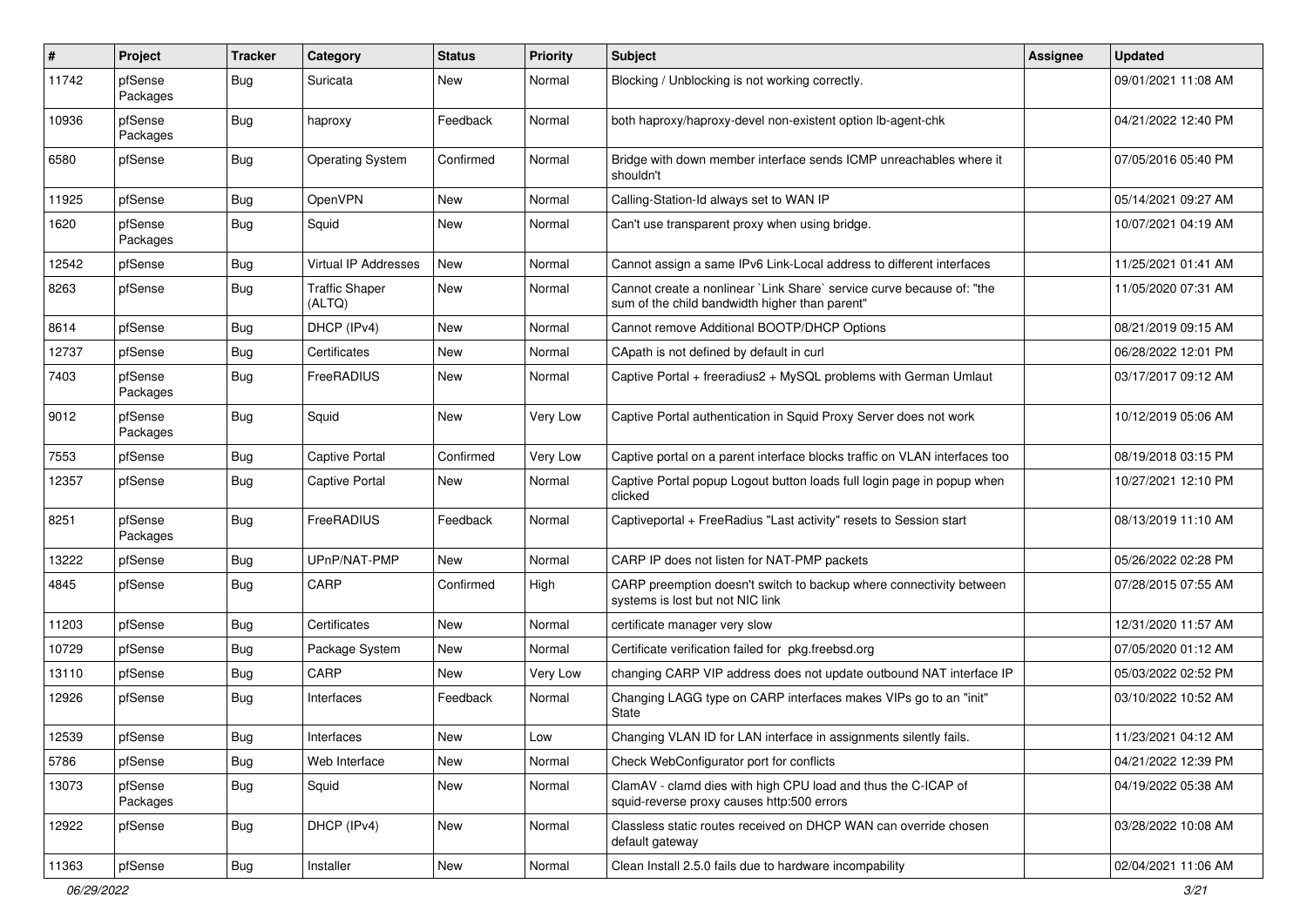| #     | Project             | <b>Tracker</b> | Category                    | <b>Status</b>                 | <b>Priority</b> | <b>Subject</b>                                                                                  | Assignee | <b>Updated</b>      |
|-------|---------------------|----------------|-----------------------------|-------------------------------|-----------------|-------------------------------------------------------------------------------------------------|----------|---------------------|
| 12757 | pfSense             | Bug            | Diagnostics                 | <b>Pull Request</b><br>Review | Very Low        | Clean up /etc/inc/filter.inc use of pfctl -F                                                    |          | 06/28/2022 12:01 PM |
| 12188 | pfSense<br>Packages | Bug            | OpenVPN Client<br>Export    | New                           | Normal          | client export breaks multi remote configurations                                                |          | 10/02/2021 05:58 PM |
| 12877 | pfSense             | Bug            | Dynamic DNS                 | Feedback                      | Normal          | Cloudflare DynDNS fails to update more than two addresses                                       |          | 05/29/2022 06:56 PM |
| 12850 | pfSense             | <b>Bug</b>     | Routing                     | <b>New</b>                    | Low             | Console error during boot: "route: route has not been found"                                    |          | 02/22/2022 08:27 AM |
| 9149  | pfSense             | Bug            | Package System              | New                           | Low             | Continued issues with /tmp and /var in RAM on 2.4                                               |          | 11/24/2018 11:56 AM |
| 10530 | pfSense             | <b>Bug</b>     | Upgrade                     | <b>New</b>                    | Normal          | Convert config version to be based on product version                                           |          | 04/21/2022 12:39 PM |
| 11268 | pfSense             | Bug            | Web Interface               | New                           | Normal          | Cookie named 'id' prevents Edit form fields being set properly                                  |          | 09/03/2021 06:16 AM |
| 12258 | pfSense<br>Packages | Bug            | WireGuard                   | Feedback                      | Normal          | Copy key buttons only work in HTTPS mode                                                        |          | 02/03/2022 04:57 AM |
| 12467 | pfSense             | <b>Bug</b>     | <b>Captive Portal</b>       | <b>New</b>                    | Normal          | CP error on client disconnect after reboot                                                      |          | 10/17/2021 05:35 AM |
| 6803  | pfSense             | Bug            | Web Interface               | <b>New</b>                    | Normal          | CSRF timeout occurs when it (probably) shouldn't                                                |          | 11/03/2016 09:43 PM |
| 7943  | pfSense             | <b>Bug</b>     | Web Interface               | New                           | Normal          | CSS Overflow Fix for Drop Down Menus in webConfigurator                                         |          | 11/21/2020 02:54 PM |
| 9677  | pfSense             | <b>Bug</b>     | Dashboard                   | New                           | Normal          | Dashboard hangs when widget needs data from a remote host which is<br>down                      |          | 08/13/2019 09:15 AM |
| 6614  | pfSense             | Bug            | Web Interface               | Confirmed                     | Normal          | Dashboard high CPU usage                                                                        |          | 07/14/2016 03:04 PM |
| 12423 | pfSense<br>Packages | Bug            | pfBlockerNG                 | Feedback                      | Normal          | Dashboard shows "SQLite database missing, Force Reload DNSBL to<br>recover!"                    |          | 12/31/2021 01:06 PM |
| 10601 | pfSense<br>Packages | Bug            | Status_Monitoring           | New                           | Normal          | Dashboard->Traffic Graphs Scale is capped for outbound                                          |          | 05/29/2020 10:13 AM |
| 8406  | pfSense             | <b>Bug</b>     | Dynamic DNS                 | <b>New</b>                    | Normal          | DDNS IPV6 Cloudflare Client does not detect PPOE address                                        |          | 03/31/2018 11:56 AM |
| 11177 | pfSense             | Bug            | Dynamic DNS                 | New                           | Normal          | DDNSv6 not using Check IP Services                                                              |          | 12/21/2020 05:02 AM |
| 12509 | pfSense             | Bug            | OpenVPN                     | <b>New</b>                    | Normal          | Deffered authentication does not work with auth-gen-token external-auth<br>or pusk "auth-token" |          | 11/08/2021 04:01 AM |
| 12543 | pfSense             | <b>Bug</b>     | Web Interface               | Feedback                      | Normal          | Deleteing a Outbound NAT rule gave me an empty rule and displayed php<br>error in UI.           |          | 02/14/2022 04:36 AM |
| 12451 | pfSense             | Bug            | <b>Virtual IP Addresses</b> | New                           | Normal          | deleteVIP() does not check RFC2136 Update Source                                                |          | 10/13/2021 10:06 AM |
| 13263 | pfSense             | Bug            | DHCP (IPv4)                 | New                           | Low             | Deleting a static DHCP entry when the related IP is not in the arp table<br>spams the log       |          | 06/10/2022 11:18 AM |
| 10822 | pfSense             | <b>Bug</b>     | DHCP (IPv6)                 | New                           | Normal          | Deprecated IPv6 prefix won't be announced as deprecated to clients                              |          | 08/10/2020 09:23 AM |
| 9384  | pfSense             | Bug            | Interfaces                  | Confirmed                     | Normal          | devd putting "\$" before variable contents when using single quotes                             |          | 04/21/2022 12:39 PM |
| 13273 | pfSense             | Bug            | DHCP (IPv4)                 | New                           | Normal          | dhclient can use conflicting recorded leases                                                    |          | 06/14/2022 11:07 AM |
| 6362  | pfSense             | <b>Bug</b>     | DHCP (IPv4)                 | Confirmed                     | Normal          | DHCP Client ID not used                                                                         |          | 07/09/2021 06:30 AM |
| 8526  | pfSense             | <b>Bug</b>     | Interfaces                  | New                           | Normal          | DHCP client ignores server replies when 802.1q tagging is used                                  |          | 08/14/2019 10:52 AM |
| 13279 | pfSense             | Bug            | Interfaces                  | New                           | Normal          | DHCP config override affects Gateway installation.                                              |          | 06/17/2022 07:25 AM |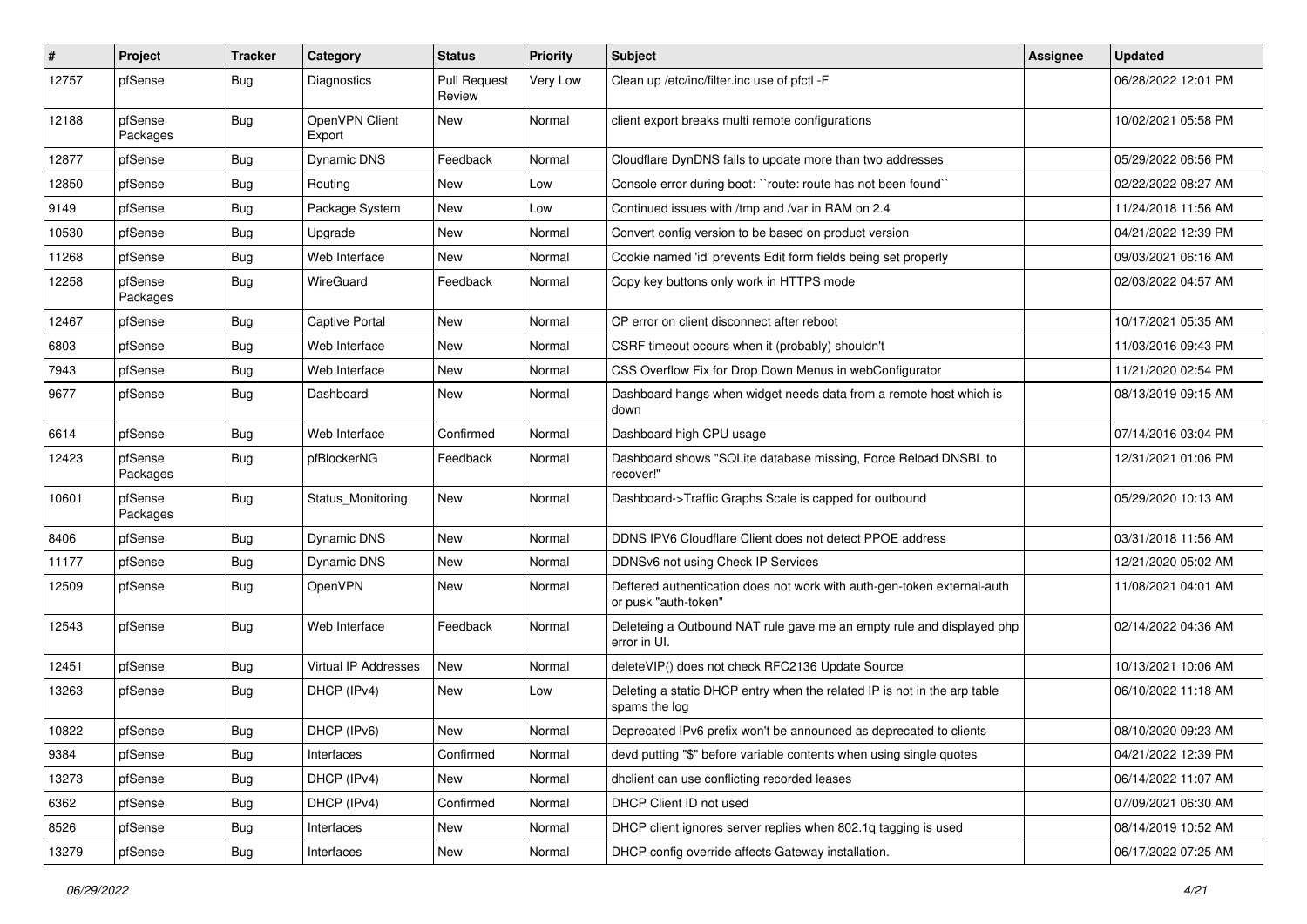| $\vert$ # | Project             | <b>Tracker</b> | Category                            | <b>Status</b>                 | <b>Priority</b> | <b>Subject</b>                                                                                | <b>Assignee</b> | <b>Updated</b>      |
|-----------|---------------------|----------------|-------------------------------------|-------------------------------|-----------------|-----------------------------------------------------------------------------------------------|-----------------|---------------------|
| 12067     | pfSense             | Bug            | DHCP (IPv4)                         | <b>New</b>                    | Very Low        | <b>DHCP Monitoring Statistics Error</b>                                                       |                 | 06/21/2021 08:39 AM |
| 7329      | pfSense             | <b>Bug</b>     | <b>DNS Forwarder</b>                | <b>New</b>                    | Low             | <b>DHCP Not Updating DNS</b>                                                                  |                 | 01/21/2022 09:16 PM |
| 4680      | pfSense             | Bug            | <b>DHCP Relay</b>                   | New                           | Normal          | DHCP relay does not work with DHCP server on other end of OpenVPN<br>tunnel                   |                 | 05/05/2015 06:55 PM |
| 12508     | pfSense             | <b>Bug</b>     | <b>DHCP Relay</b>                   | New                           | Normal          | <b>DHCP Relay over VPN</b>                                                                    |                 | 11/06/2021 11:25 AM |
| 11149     | pfSense             | <b>Bug</b>     | <b>DHCP Relay</b>                   | New                           | Normal          | DHCP relay won't start with DHCP server behind gateway                                        |                 | 03/22/2021 05:13 AM |
| 3404      | pfSense             | <b>Bug</b>     | DHCP (IPv4)                         | <b>New</b>                    | Normal          | DHCP Server Fails to Start on Interfaces that are Slow to Come Online<br>During Boot          |                 | 02/11/2014 05:09 PM |
| 12947     | pfSense             | Bug            | DHCP (IPv6)                         | <b>Pull Request</b><br>Review | Normal          | DHCP6 client does not take any action if the interface IPv6 address<br>changes during renewal |                 | 06/28/2022 12:01 PM |
| 6691      | pfSense             | <b>Bug</b>     | DHCP (IPv6)                         | <b>New</b>                    | Normal          | dhcp6c quits after only two tries if no response was received                                 |                 | 12/07/2020 04:25 PM |
| 13237     | pfSense             | <b>Bug</b>     | DHCP (IPv6)                         | <b>New</b>                    | Normal          | dhcp6c script cannot be executed safely                                                       |                 | 06/01/2022 11:20 AM |
| 4061      | pfSense             | Bug            | DHCP (IPv4)                         | Confirmed                     | Normal          | dhcpd doesn't send client-hostname to peer, breaking DHCP lease<br>registrations w/HA         |                 | 02/24/2017 08:58 PM |
| 12959     | pfSense             | <b>Bug</b>     | DHCP (IPv4)                         | Feedback                      | Normal          | dhoplease process wrongly update host file if client-hostname is empty                        |                 | 03/28/2022 10:26 AM |
| 6051      | pfSense             | Bug            | DHCP (IPv6)                         | <b>New</b>                    | Normal          | DHCPv6 Client Failure for additional WAN Address causes<br>2-seconds-service-restart-loop     |                 | 12/03/2020 01:08 AM |
| 10715     | pfSense             | <b>Bug</b>     | <b>DHCP Relay</b>                   | New                           | Normal          | DHCPv6 relay always uses the "first" IPv6 address of an interface                             |                 | 06/29/2020 05:01 AM |
| 8435      | pfSense             | Bug            | Interfaces                          | <b>New</b>                    | Normal          | DHCPv6 unusable in certain circumstances (US AT&T Fiber, etc.)                                |                 | 08/14/2019 10:52 AM |
| 9343      | pfSense             | <b>Bug</b>     | DHCP (IPv4)                         | <b>New</b>                    | Normal          | diag arp.php times out with large DHCPD leases table                                          |                 | 08/14/2019 01:19 PM |
| 7590      | pfSense             | <b>Bug</b>     | Diagnostics                         | <b>New</b>                    | Normal          | diag edit do not save when nothing to sae (in directory browse view)                          |                 | 05/20/2017 05:04 PM |
| 7589      | pfSense             | <b>Bug</b>     | Diagnostics                         | <b>New</b>                    | Normal          | diag edit.php old print info box                                                              |                 | 05/20/2017 05:02 PM |
| 7476      | pfSense             | <b>Bug</b>     | Logging                             | <b>New</b>                    | Normal          | Dirty buffer used to build log messages?                                                      |                 | 04/17/2017 09:51 PM |
| 7314      | pfSense             | <b>Bug</b>     | <b>RRD Graphs</b>                   | <b>New</b>                    | Low             | Discrepancy in ntp monitoring view                                                            |                 | 02/24/2017 08:37 PM |
| 2367      | pfSense             | <b>Bug</b>     | Rules / NAT                         | New                           | Normal          | display negate rules in firewall_rules.php and evaluate when added                            |                 | 05/07/2012 06:11 PM |
| 13254     | pfSense             | <b>Bug</b>     | <b>DNS Resolver</b>                 | New                           | Normal          | DNS resolver does not update "unbound.conf" file during link down<br>events                   |                 | 06/28/2022 12:01 PM |
| 7453      | pfSense<br>Packages | <b>Bug</b>     | <b>ACME</b>                         | <b>New</b>                    | Normal          | DNS-ovh need to save or display consumer key                                                  |                 | 04/06/2017 10:54 AM |
| 12414     | pfSense<br>Packages | Bug            | pfBlockerNG                         | Feedback                      | Normal          | DNSBL SafeSearch page displays input validation error if DoH / DoT<br>blocking is not enabled |                 | 12/30/2021 02:49 PM |
| 11147     | pfSense             | Bug            | <b>Dynamic DNS</b>                  | <b>New</b>                    | Normal          | Domeneshop DynDNS IPv4 and IPv6                                                               |                 | 12/09/2020 11:47 PM |
| 13267     | pfSense             | <b>Bug</b>     | OpenVPN                             | New                           | Normal          | dpinger continues to run on OpenVPN gateway after OpenVPN service is<br>stopped.              |                 | 06/12/2022 02:49 PM |
| 12829     | pfSense             | <b>Bug</b>     | <b>Traffic Shaper</b><br>(Limiters) | Feedback                      | Normal          | Dummynet kernel module fails to load after upgrade.                                           |                 | 03/17/2022 09:26 AM |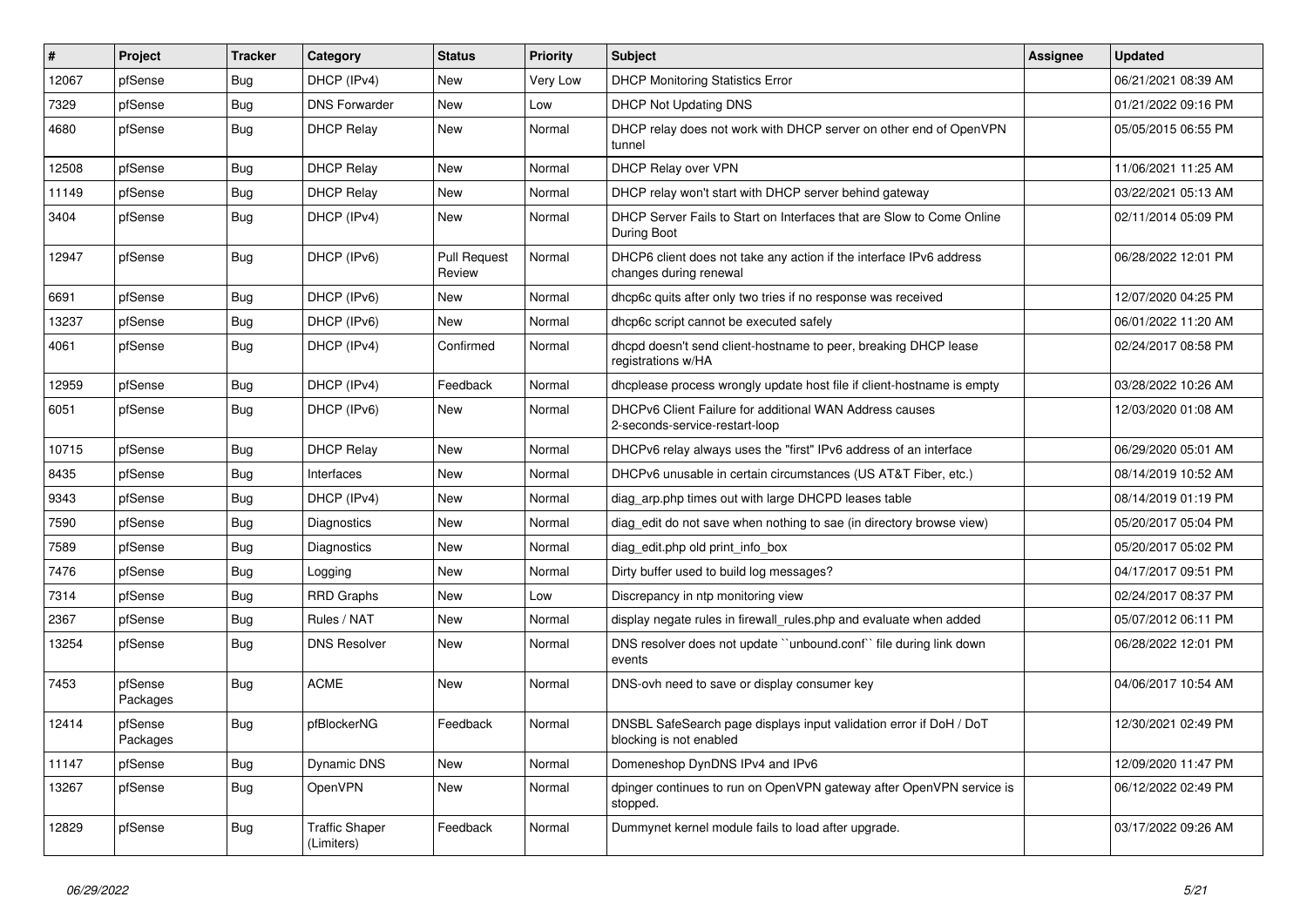| $\vert$ # | Project             | Tracker    | Category                        | <b>Status</b> | <b>Priority</b> | <b>Subject</b>                                                                                            | <b>Assignee</b> | <b>Updated</b>      |
|-----------|---------------------|------------|---------------------------------|---------------|-----------------|-----------------------------------------------------------------------------------------------------------|-----------------|---------------------|
| 12894     | pfSense Plus        | Bug        | Certificates                    | New           | Low             | duplicating freshly created certificates through refreshing                                               |                 | 03/03/2022 02:35 PM |
| 8432      | pfSense             | Bug        | <b>Dynamic DNS</b>              | New           | Normal          | Dynamic DNS Client gives an error that it can't find IPv6 address when<br>WAN interface is a LAGG         |                 | 09/17/2020 05:23 AM |
| 6493      | pfSense             | <b>Bug</b> | Web Interface                   | Confirmed     | Normal          | Dynamic DNS clients slow page load                                                                        |                 | 06/17/2016 03:43 AM |
| 7551      | pfSense             | Bug        | Rules / NAT                     | <b>New</b>    | Normal          | Dynamic IPsec endpoints not added to rule set after WAN down/up                                           |                 | 05/16/2017 02:26 PM |
| 9664      | pfSense             | Bug        | Dynamic DNS                     | <b>New</b>    | Normal          | DynDNS and Dual-wan problem with CloudFlare (works with No-Ip)                                            |                 | 08/03/2019 10:00 AM |
| 9805      | pfSense             | Bug        | Dynamic DNS                     | <b>New</b>    | Normal          | dynDNS cloudflare multiple entries                                                                        |                 | 10/02/2019 04:51 PM |
| 11980     | pfSense<br>Packages | <b>Bug</b> | FreeRADIUS                      | Feedback      | Normal          | EAP does not work with SQL backend                                                                        |                 | 07/21/2021 07:24 AM |
| 12705     | pfSense             | Bug        | <b>IPsec</b>                    | Incomplete    | Normal          | ECDSA certificate does not work for IPSec VPN phase 1                                                     |                 | 01/24/2022 03:22 PM |
| 3465      | pfSense             | Bug        | <b>Traffic Shaper</b><br>(ALTQ) | New           | Normal          | Editing Traffic Shaper queues causes status_queues.php error                                              |                 | 02/19/2014 01:53 AM |
| 13224     | pfSense             | Bug        | Notifications                   | <b>New</b>    | Normal          | Email notification flood when UPS (NUT) and WAN send notifications                                        |                 | 05/27/2022 01:58 AM |
| 8570      | pfSense             | Bug        | <b>XML Parser</b>               | <b>New</b>    | Normal          | Empty (dn)shaper config gets populated with newline                                                       |                 | 08/20/2019 02:45 PM |
| 8050      | pfSense             | Bug        | Interfaces                      | <b>New</b>    | High            | Enabling bridge while interfaces have link freezes console                                                |                 | 11/03/2017 04:38 PM |
| 11414     | pfSense<br>Packages | <b>Bug</b> | pfBlockerNG                     | New           | Normal          | Enabling feed "Public_DNS4_all" breaks some Google services                                               |                 | 02/13/2021 02:46 AM |
| 13288     | pfSense             | Bug        | Configuration<br>Backend        | <b>New</b>    | Normal          | Encode FreeRADIUS Custom Options                                                                          |                 | 06/20/2022 10:36 AM |
| 7977      | pfSense             | Bug        | Translations                    | <b>New</b>    | Normal          | English text shown in stead of translated text (Routing - Gateway groups -<br>edit)                       |                 | 08/21/2019 11:28 AM |
| 13280     | pfSense             | <b>Bug</b> | Unknown                         | <b>New</b>    | Normal          | Entries duplicated in /boot/loader.conf                                                                   |                 | 06/19/2022 11:11 AM |
| 13068     | pfSense             | <b>Bug</b> | Aliases / Tables                | <b>New</b>    | Normal          | Error loading rules when URL Table IPs content is empty                                                   |                 | 04/17/2022 09:07 PM |
| 8004      | pfSense             | Bug        | <b>NAT Reflection</b>           | <b>New</b>    | Normal          | Error notice for a deleted NAT that had a RULE or an existing NAT which<br>is claimed to have no NAT port |                 | 10/24/2017 06:39 PM |
| 9690      | pfSense             | Bug        | Interfaces                      | <b>New</b>    | Normal          | Ethernet flow control should be disabled by default                                                       |                 | 08/19/2019 06:45 PM |
| 9241      | pfSense             | Bug        | Interfaces                      | New           | Normal          | Ethernet link cycles up/down if "auto-negotiate" is explicitly selected in<br>interface configuration     |                 | 12/31/2018 08:36 PM |
| 12519     | pfSense             | <b>Bug</b> | Authentication                  | New           | Normal          | Fail authentication using special character in password via the LDAP<br>connector                         |                 | 11/12/2021 07:39 AM |
| 10426     | pfSense<br>Packages | Bug        | Filer                           | Feedback      | Normal          | Filer must validate that File name is unig                                                                |                 | 04/20/2022 11:02 AM |
| 11235     | pfSense<br>Packages | <b>Bug</b> | Filer                           | New           | Normal          | Filer run script when "state" unchanged                                                                   |                 | 01/08/2021 07:24 AM |
| 5658      | pfSense             | <b>Bug</b> | <b>Captive Portal</b>           | Confirmed     | Low             | Files with the same name cannot be uploaded to multiple captive portal<br>zones                           |                 | 12/18/2015 07:19 PM |
| 13067     | pfSense             | Bug        | FilterDNS                       | New           | Normal          | filterdns resolve interval is twice the intended value                                                    |                 | 04/17/2022 07:45 PM |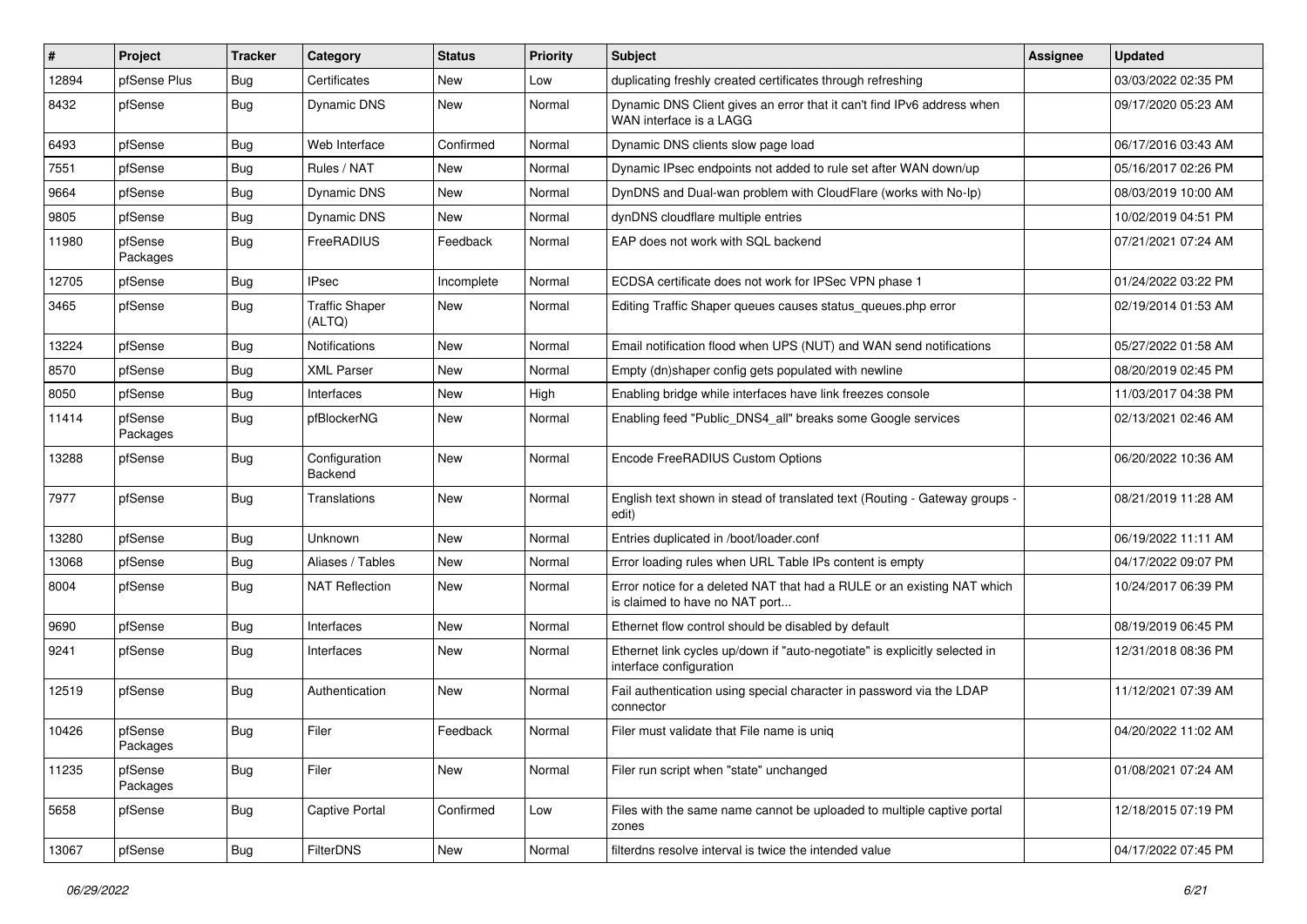| $\vert$ # | Project             | <b>Tracker</b> | Category                        | <b>Status</b> | Priority | <b>Subject</b>                                                                                                                                                          | <b>Assignee</b> | <b>Updated</b>      |
|-----------|---------------------|----------------|---------------------------------|---------------|----------|-------------------------------------------------------------------------------------------------------------------------------------------------------------------------|-----------------|---------------------|
| 12056     | pfSense             | Bug            | Logging                         | New           | Normal   | Filterlog says "Unknown Option %u"                                                                                                                                      |                 | 06/18/2021 05:51 AM |
| 10493     | pfSense             | <b>Bug</b>     | <b>IPsec</b>                    | <b>New</b>    | Normal   | filter get vpns list() issues                                                                                                                                           |                 | 05/06/2020 01:07 AM |
| 12667     | pfSense<br>Packages | Bug            | WireGuard                       | <b>New</b>    | Normal   | Firewall Crashed After Upgrading Wireguard                                                                                                                              |                 | 01/07/2022 09:18 AM |
| 13045     | pfSense<br>Packages | Bug            | WireGuard                       | <b>New</b>    | Normal   | Firewall floating rules ignore WireGuard traffic                                                                                                                        |                 | 04/11/2022 09:40 AM |
| 12857     | pfSense             | Bug            | Gateways                        | <b>New</b>    | Normal   | Firewall gateway goes away when making changes to Bridge0 device                                                                                                        |                 | 02/27/2022 11:20 AM |
| 10701     | pfSense             | Bug            | Web Interface                   | <b>New</b>    | Very Low | Firewall Log too wide with Rule Description Column                                                                                                                      |                 | 06/25/2020 07:36 AM |
| 11566     | pfSense             | Bug            | Web Interface                   | <b>New</b>    | Low      | Firewall Maximum Table Entries "default size" is whatever is entered                                                                                                    |                 | 02/27/2021 10:01 AM |
| 13144     | pfSense             | Bug            | Rules / NAT                     | <b>New</b>    | Very Low | Firewall rule entries can get out of sync when entries are deleted while<br>other administrators are editing entries simultaneously                                     |                 | 05/10/2022 07:26 AM |
| 7373      | pfSense             | <b>Bug</b>     | Rules / NAT                     | <b>New</b>    | Normal   | Firewall schedules GUI needs to be redone from scratch                                                                                                                  |                 | 08/21/2019 08:56 AM |
| 13051     | pfSense             | Bug            | <b>Traffic Shaper</b><br>(ALTQ) | <b>New</b>    | Normal   | Firewall traffic shaper by interface selection unknow                                                                                                                   |                 | 04/12/2022 07:03 AM |
| 11232     | pfSense             | <b>Bug</b>     | <b>Operating System</b>         | <b>New</b>    | Normal   | Fix pfSense fsync                                                                                                                                                       |                 | 01/08/2021 08:53 AM |
| 10503     | pfSense<br>Packages | Bug            | <b>FRR</b>                      | <b>New</b>    | Normal   | Flapping any GW in multi-WAN influences restating all IPsec tunnels in<br>FRR which leads to dropping all IPsec VTI static routes and related BGP<br>issues             |                 | 05/08/2020 07:51 PM |
| 13046     | pfSense             | Bug            | Rules / NAT                     | <b>New</b>    | Normal   | Floating rule applied to IPv6 interface with a SLAAC DHCPv6 gateway<br>reports error on boot                                                                            |                 | 04/11/2022 09:50 AM |
| 6627      | pfSense             | Bug            | Rules / NAT                     | <b>New</b>    | Normal   | floating tab match rules ignore quick action so should be removed                                                                                                       |                 | 07/18/2016 02:15 PM |
| 8752      | pfSense<br>Packages | Bug            | squidguard                      | <b>New</b>    | Normal   | For SquidGuard in "Common ACL" menu "Target Rules List" "access"<br>option always stays with default value '---' for my Target category                                 |                 | 08/06/2018 05:53 AM |
| 11522     | pfSense<br>Packages | Bug            | Zabbix                          | <b>New</b>    | Normal   | fping6 error                                                                                                                                                            |                 | 02/24/2021 07:13 AM |
| 8589      | pfSense<br>Packages | <b>Bug</b>     | FreeRADIUS                      | <b>New</b>    | Normal   | FreeRadius 0.15.5_2 ignoring tunnelled-reply=no                                                                                                                         |                 | 02/18/2019 03:40 PM |
| 8513      | pfSense<br>Packages | Bug            | FreeRADIUS                      | <b>New</b>    | High     | Freeradius 3.x Idap problem                                                                                                                                             |                 | 02/18/2019 05:22 PM |
| 10695     | pfSense<br>Packages | <b>Bug</b>     | FreeRADIUS                      | <b>New</b>    | Normal   | FreeRadius Accounting skipping MBs after reboot due to power down                                                                                                       |                 | 06/24/2020 04:49 AM |
| 12982     | pfSense<br>Packages | Bug            | FreeRADIUS                      | New           | Normal   | FreeRadius RadReply table entries missing from pf                                                                                                                       |                 | 06/19/2022 05:38 PM |
| 11802     | pfSense<br>Packages | Bug            | FreeRADIUS                      | <b>New</b>    | Normal   | FreeRADIUS sync                                                                                                                                                         |                 | 05/10/2021 04:18 AM |
| 12742     | pfSense<br>Packages | Bug            | FreeRADIUS                      | Feedback      | Normal   | freeRADIUS virtual-server-default: modules dailycounter, monthlycounter,<br>noresetcounter, expire on login in authorize section prevent virtual server<br>from loading |                 | 03/01/2022 12:45 PM |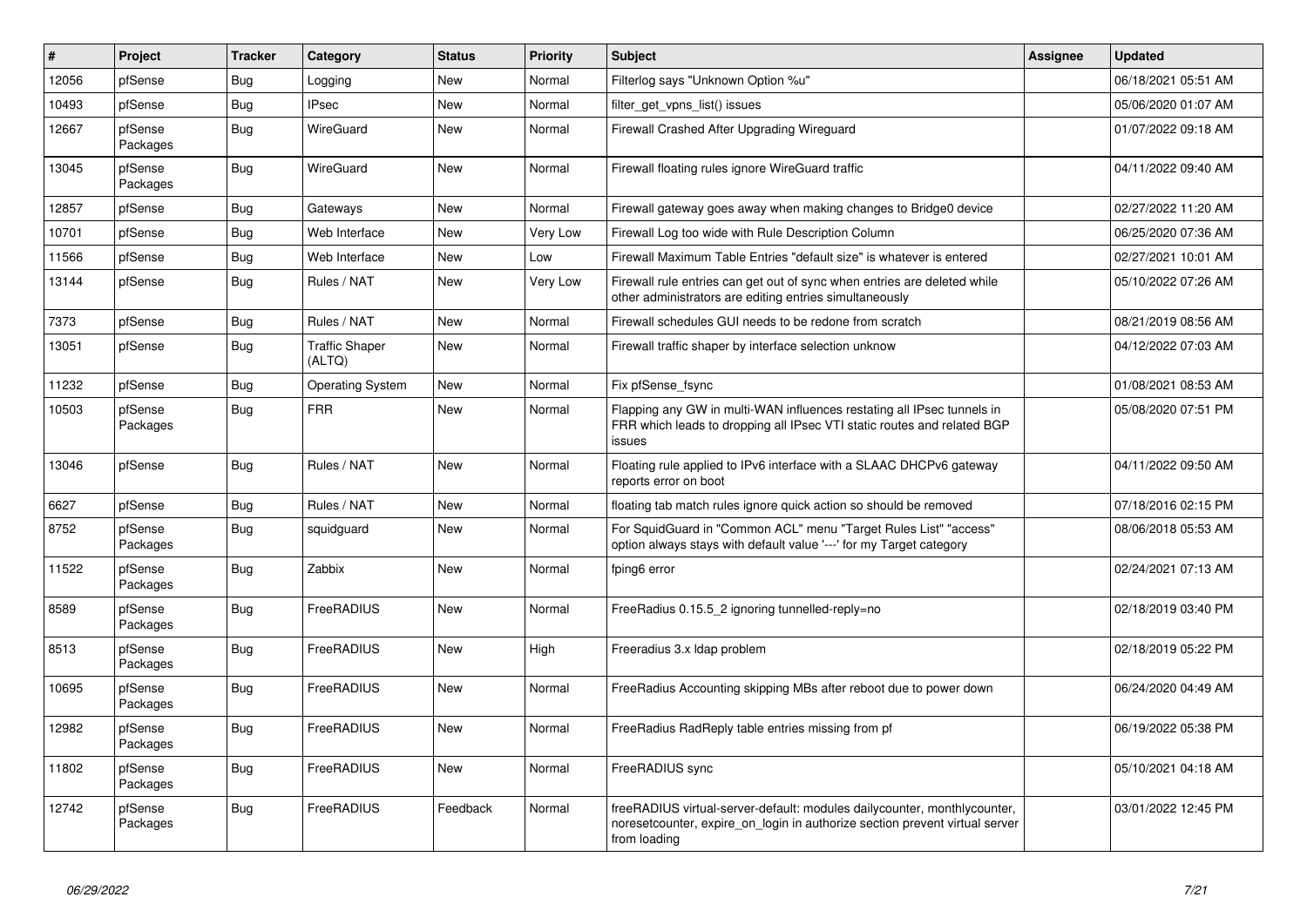| #     | Project             | <b>Tracker</b> | Category                  | <b>Status</b>                 | <b>Priority</b> | <b>Subject</b>                                                                 | Assignee | <b>Updated</b>      |
|-------|---------------------|----------------|---------------------------|-------------------------------|-----------------|--------------------------------------------------------------------------------|----------|---------------------|
| 12126 | pfSense<br>Packages | <b>Bug</b>     | FreeRADIUS                | New                           | Normal          | freeradius3 0.15.7_31                                                          |          | 10/11/2021 08:21 AM |
| 10935 | pfSense<br>Packages | Bug            | <b>FRR</b>                | <b>New</b>                    | Normal          | FRR 0.6.7-6 - BGPD service recycled IPv6 without Route Map                     |          | 12/30/2020 05:00 PM |
| 10516 | pfSense<br>Packages | Bug            | <b>FRR</b>                | New                           | Normal          | <b>FRR Access list</b>                                                         |          | 12/06/2020 11:02 PM |
| 11841 | pfSense<br>Packages | Bug            | <b>FRR</b>                | <b>New</b>                    | Normal          | FRR access lists default bahavior changed to permit by default                 |          | 04/22/2021 09:52 AM |
| 12951 | pfSense<br>Packages | Bug            | <b>FRR</b>                | Feedback                      | Normal          | FRR cannot remove IPv6 routes                                                  |          | 03/22/2022 09:24 PM |
| 11650 | pfSense<br>Packages | Bug            | <b>FRR</b>                | <b>New</b>                    | Very Low        | FRR configuration broken on restore of manually edited FRR config<br>sections  |          | 03/10/2021 08:50 AM |
| 11377 | pfSense<br>Packages | Bug            | FRR                       | <b>Pull Request</b><br>Review | Normal          | FRR deinstall                                                                  |          | 03/10/2021 08:21 AM |
| 11936 | pfSense<br>Packages | Bug            | <b>FRR</b>                | Incomplete                    | High            | FRR does not connect BGP when using password                                   |          | 05/19/2021 08:12 AM |
| 11835 | pfSense<br>Packages | Bug            | <b>FRR</b>                | <b>New</b>                    | Normal          | FRR OSPF redistributed connected routes disappearing                           |          | 04/22/2021 07:11 AM |
| 11158 | pfSense<br>Packages | Bug            | <b>FRR</b>                | New                           | High            | <b>FRR Prefix Lists</b>                                                        |          | 12/30/2020 04:55 PM |
| 11960 | pfSense             | Bug            | <b>Gateway Monitoring</b> | Feedback                      | Normal          | Gateway Monitoring Traffic Goes Out Default Gateway                            |          | 12/20/2021 05:43 AM |
| 3312  | pfSense             | Bug            | <b>IPsec</b>              | <b>New</b>                    | Normal          | Gateway on IPsec rules is not functional in pf                                 |          | 01/28/2020 10:09 PM |
| 8343  | pfSense             | Bug            | Gateways                  | New                           | Normal          | Gateway Routes (Default Routes) not removed in Kernel when removed<br>from GUI |          | 05/14/2020 01:22 AM |
| 7289  | pfSense             | Bug            | Certificates              | <b>New</b>                    | Low             | Generating 4096bit Certificate                                                 |          | 08/14/2019 09:56 AM |
| 7821  | pfSense             | Bug            | DHCP (IPv6)               | New                           | Normal          | GIF does not support broadcast                                                 |          | 08/29/2017 10:50 AM |
| 11872 | pfSense             | <b>Bug</b>     | Interfaces                | <b>New</b>                    | Normal          | gif interfaces reporting incorrect traffic counters                            |          | 12/30/2021 04:00 AM |
| 11992 | pfSense             | Bug            | Virtual IP Addresses      | Confirmed                     | High            | GRE Tunnel - Does not work with a virtual IP as endpoint                       |          | 06/04/2021 01:16 AM |
| 12483 | pfSense             | Bug            | Configuration<br>Backend  | New                           | Normal          | GUI creates inconsistent config.xml                                            |          | 10/23/2021 06:48 AM |
| 11666 | pfSense             | <b>Bug</b>     | Logging                   | <b>New</b>                    | Normal          | GUI Firewall log search not parsing filter.log beyond hard coded limit         |          | 03/12/2021 11:38 AM |
| 6861  | pfSense<br>Packages | <b>Bug</b>     | haproxy                   | <b>New</b>                    | Normal          | Ha-Proxy duplicated backend used in place of original backend                  |          | 02/18/2019 05:30 PM |
| 13022 | pfSense<br>Packages | <b>Bug</b>     | haproxy                   | Feedback                      | Normal          | HAProxy - Sub Frontends ignore Client verification CA certificates             |          | 04/06/2022 12:55 PM |
| 11036 | pfSense<br>Packages | Bug            | haproxy                   | New                           | Normal          | <b>HAproxy ACL</b>                                                             |          | 02/11/2022 11:27 AM |
| 7039  | pfSense<br>Packages | <b>Bug</b>     | haproxy                   | Feedback                      | Normal          | HAProxy backend configuration does not handle intermediate CAs<br>properly     |          | 04/21/2022 12:40 PM |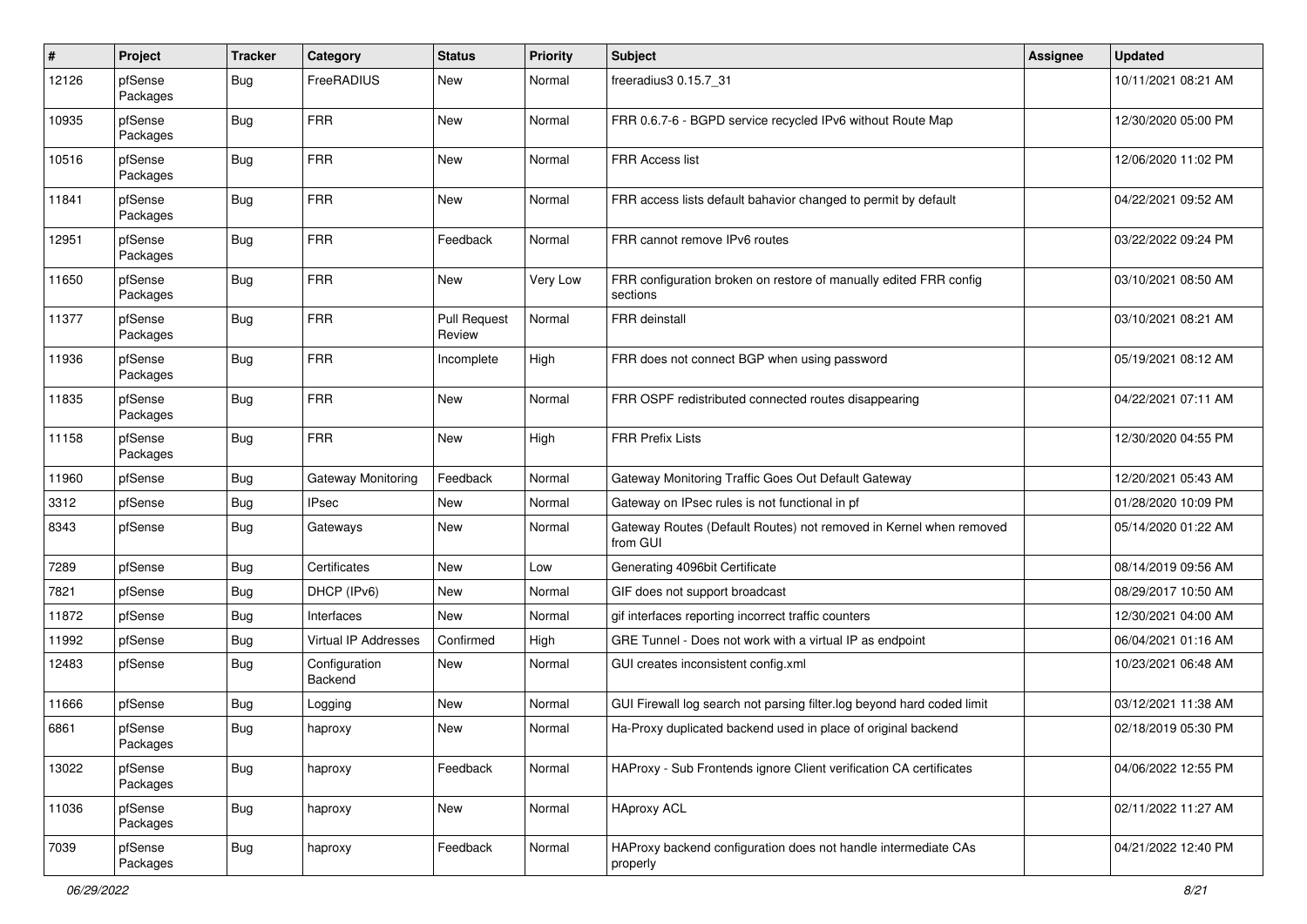| #     | Project             | <b>Tracker</b> | Category                        | <b>Status</b> | <b>Priority</b> | <b>Subject</b>                                                                                   | <b>Assignee</b> | <b>Updated</b>      |
|-------|---------------------|----------------|---------------------------------|---------------|-----------------|--------------------------------------------------------------------------------------------------|-----------------|---------------------|
| 12249 | pfSense             | <b>Bug</b>     | Backup / Restore                | New           | Normal          | HAProxy causing failed ACB backups                                                               |                 | 11/15/2021 11:58 PM |
| 11000 | pfSense<br>Packages | Bug            | haproxy                         | New           | Very Low        | haproxy deprecated trick suggested                                                               |                 | 12/23/2020 02:55 PM |
| 9500  | pfSense<br>Packages | Bug            | haproxy                         | <b>New</b>    | Normal          | HAproxy does not delete non-applicable action config                                             |                 | 01/18/2022 06:28 AM |
| 9261  | pfSense<br>Packages | Bug            | haproxy                         | <b>New</b>    | Normal          | haproxy GUI failure                                                                              |                 | 01/08/2019 12:41 PM |
| 9247  | pfSense<br>Packages | Bug            | haproxy                         | <b>New</b>    | Low             | HAProxy multiple server selection on stats pages doesn't work                                    |                 | 01/02/2019 04:44 PM |
| 7462  | pfSense<br>Packages | Bug            | haproxy                         | New           | Normal          | HAproxy not rebinding properly after WAN DHCP IP change                                          |                 | 01/11/2018 09:15 AM |
| 8902  | pfSense<br>Packages | Bug            | haproxy                         | New           | Normal          | HAproxy package not use custom DNS for lookup on apply new config                                |                 | 09/16/2018 08:16 AM |
| 6784  | pfSense<br>Packages | Bug            | haproxy                         | <b>New</b>    | Normal          | HAProxy version .48 will not use URL Table Alias for front end listener                          |                 | 02/18/2019 05:32 PM |
| 13098 | pfSense<br>Packages | Bug            | haproxy                         | Feedback      | Low             | HAProxy Virtual IP broken link under Frontend setup                                              |                 | 04/27/2022 08:35 AM |
| 8438  | pfSense<br>Packages | <b>Bug</b>     | haproxy                         | <b>New</b>    | High            | haproxy: can't use ACL for cert with http-response actions                                       |                 | 05/24/2018 01:12 PM |
| 5887  | pfSense             | Bug            | Interfaces                      | Confirmed     | Normal          | hardware_offloading_applyflags sets/unsets most values when already<br>set correctly             |                 | 07/06/2016 03:31 PM |
| 2308  | pfSense             | Bug            | <b>Traffic Shaper</b><br>(ALTQ) | New           | Normal          | HFSC WebUI doesn't check for "Bandwidth" setting                                                 |                 | 12/04/2012 07:12 PM |
| 9079  | pfSense<br>Packages | Bug            | ntop                            | <b>New</b>    | Normal          | High CPU usage of ntopng even during IDLE and no network traffic                                 |                 | 12/16/2018 02:40 PM |
| 13180 | pfSense<br>Packages | Bug            | pfBlockerNG                     | <b>New</b>    | High            | High CPU Utilization with pfb_filter <sup>[]</sup> since PfBlockerNG update to devel<br>3.1.04   |                 | 06/14/2022 08:00 AM |
| 7665  | pfSense             | Bug            | Aliases / Tables                | <b>New</b>    | Normal          | Host range validation for Aliases is not strict enough                                           |                 | 08/21/2019 11:01 AM |
| 6398  | pfSense             | Bug            | Configuration<br>Backend        | New           | Normal          | If config cannot be loaded due to corruption or bug, it isn't handled<br>gracefully (just stops) |                 | 08/13/2019 01:23 PM |
| 9486  | pfSense<br>Packages | <b>Bug</b>     | softflowd                       | New           | Very Low        | ifindex values used for softflowd are incorrect                                                  |                 | 08/14/2019 02:30 PM |
| 10150 | pfSense             | <b>Bug</b>     | <b>IGMP Proxy</b>               | <b>New</b>    | Normal          | IGMP Proxy does not scale to hundreds of streams                                                 |                 | 01/03/2020 02:56 AM |
| 13276 | pfSense             | <b>Bug</b>     | <b>IGMP Proxy</b>               | New           | Normal          | IGMP Proxy Error Message for Logging Links to System Log Instead of<br>Routing Log               |                 | 06/16/2022 07:48 PM |
| 13277 | pfSense             | Bug            | <b>IGMP Proxy</b>               | New           | Normal          | IGMP Proxy webConfigurator Page Always Produces Error                                            |                 | 06/16/2022 07:50 PM |
| 2335  | pfSense             | <b>Bug</b>     | <b>Operating System</b>         | New           | Normal          | <b>IGMPProxy and CARP Results in System Instability Upon Reboot</b>                              |                 | 07/19/2014 10:25 PM |
| 3382  | pfSense             | <b>Bug</b>     | <b>IGMP Proxy</b>               | New           | Normal          | IGMPPROXY fails with more than 32 interfaces                                                     |                 | 07/12/2016 11:01 PM |
| 9338  | pfSense             | Bug            | <b>IGMP Proxy</b>               | New           | Normal          | igmpproxy ignoring downstream vlan interface                                                     |                 | 02/22/2019 03:48 AM |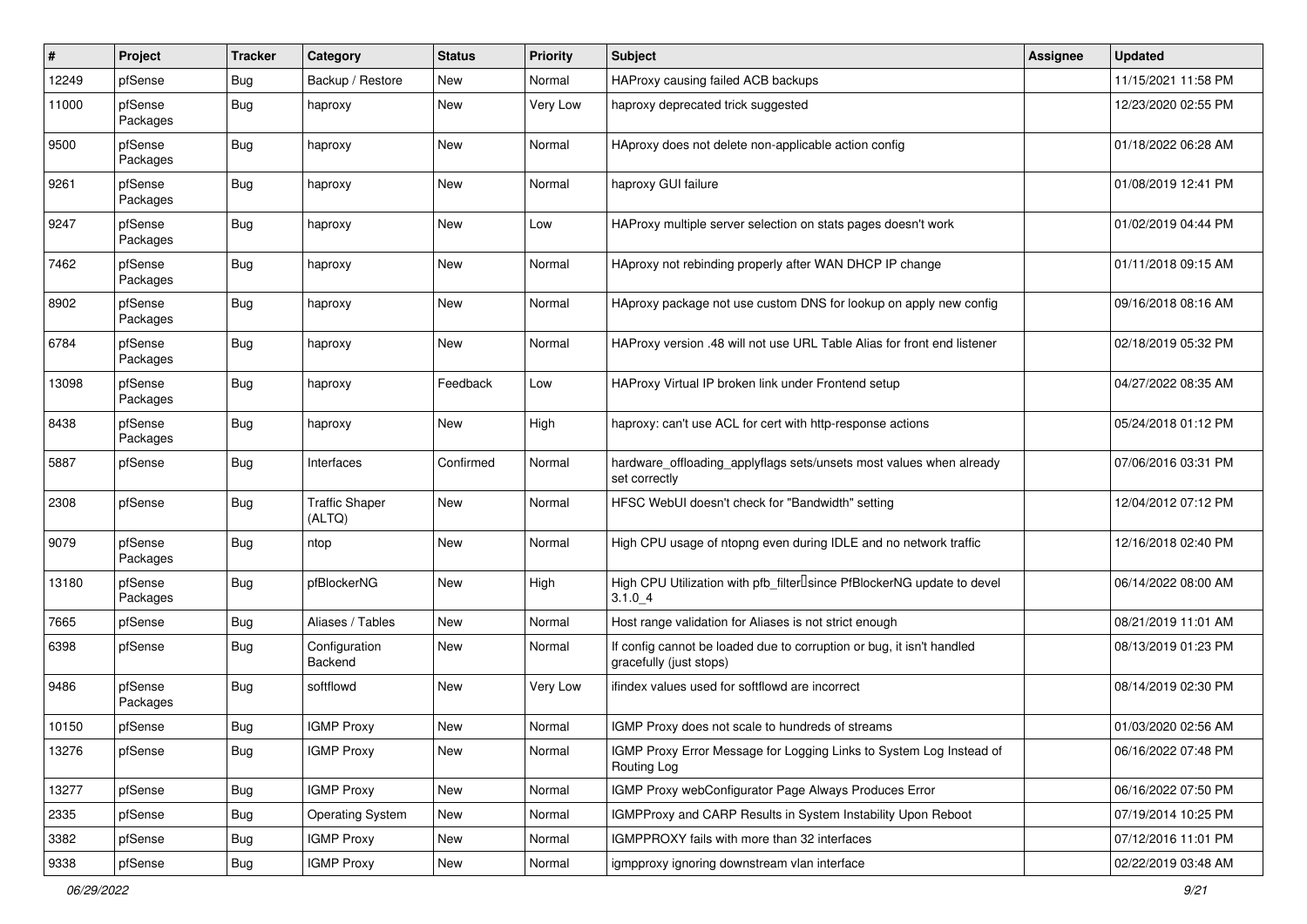| $\vert$ # | Project             | <b>Tracker</b> | Category                        | <b>Status</b>                 | <b>Priority</b> | <b>Subject</b>                                                                                          | Assignee | <b>Updated</b>      |
|-----------|---------------------|----------------|---------------------------------|-------------------------------|-----------------|---------------------------------------------------------------------------------------------------------|----------|---------------------|
| 8711      | pfSense             | <b>Bug</b>     | <b>IGMP Proxy</b>               | <b>New</b>                    | Normal          | igmpproxy with PPPoE Interfaces                                                                         |          | 07/28/2018 09:21 AM |
| 12875     | pfSense             | Bug            | Package System                  | <b>New</b>                    | Normal          | Import zabbix-agent6 and zabbix-proxy6 from FreeBSD Ports                                               |          | 05/28/2022 06:50 PM |
| 12751     | pfSense<br>Packages | <b>Bug</b>     | <b>FRR</b>                      | <b>New</b>                    | Normal          | Improve FRR route restoration after gateway events                                                      |          | 02/06/2022 11:07 PM |
| 11730     | pfSense             | Bug            | Web Interface                   | New                           | Normal          | Improve visibility of option selections in dark themes                                                  |          | 03/25/2021 09:38 PM |
| 5091      | pfSense             | <b>Bug</b>     | Rules / NAT                     | Confirmed                     | Very Low        | In rule creation destination ports fields (from and to) are too small to read<br>ports aliases names    |          | 01/07/2020 07:48 AM |
| 9035      | pfSense             | <b>Bug</b>     | Rules / NAT                     | <b>New</b>                    | Normal          | Inactive Interfaces are Hidden in Firewall Rules                                                        |          | 08/14/2019 12:39 PM |
| 10952     | pfSense             | <b>Bug</b>     | Rules / NAT                     | New                           | Low             | Inconsistency in Subnet Defaults Between Firewall Rules and Interface<br><b>Address Assignments</b>     |          | 10/09/2020 12:50 PM |
| 7402      | pfSense             | <b>Bug</b>     | Web Interface                   | New                           | Normal          | Inconsistent use of htmlentities validation checks                                                      |          | 03/21/2017 08:58 AM |
| 8500      | pfSense             | <b>Bug</b>     | <b>Dynamic DNS</b>              | <b>New</b>                    | Low             | Incorrect categorization of status/info messages from phpDynDNS                                         |          | 08/16/2019 12:50 PM |
| 13295     | pfSense             | Bug            | Gateway Monitoring              | <b>Pull Request</b><br>Review | Normal          | Incorrect function parameters for "get dpinger status()" call in<br>`gwlb.inc``                         |          | 06/28/2022 12:01 PM |
| 5413      | pfSense             | <b>Bug</b>     | <b>DNS Resolver</b>             | Confirmed                     | High            | Incorrect Handling of Unbound Resolver [service restarts, cache loss,<br>DNS service interruption]      |          | 06/19/2022 11:11 PM |
| 11717     | pfSense             | <b>Bug</b>     | Rules / NAT                     | <b>New</b>                    | Normal          | Incorrect port forwarding rules if Destination port alias is not equal to<br>Redirect target port alias |          | 03/22/2021 06:06 AM |
| 11174     | pfSense             | Bug            | <b>Traffic Shaper</b><br>(ALTQ) | Feedback                      | Normal          | Incorrect traffic shaping on pppoe interface                                                            |          | 12/21/2020 11:21 PM |
| 13158     | pfSense             | Bug            | Web Interface                   | <b>New</b>                    | Normal          | Input validation error when applying limiter changes                                                    |          | 05/14/2022 05:32 PM |
| 11777     | pfSense<br>Packages | <b>Bug</b>     | <b>Unbound</b>                  | <b>New</b>                    | Very Low        | Input validation prevents DNS Resolver from being disabled                                              |          | 04/05/2021 05:51 PM |
| 12607     | pfSense Plus        | Bug            | Hardware / Drivers              | <b>New</b>                    | High            | Instability with Snort Inline with AWS Instances                                                        |          | 01/10/2022 09:03 PM |
| 12259     | pfSense             | Bug            | <b>Operating System</b>         | <b>New</b>                    | Normal          | Intel em NICs Suffering Performance Degradation on FreeBSD12                                            |          | 02/25/2022 09:28 PM |
| 4740      | pfSense             | <b>Bug</b>     | Wireless                        | New                           | Normal          | Intel wireless kernel panic in infrastructure mode with WPA                                             |          | 11/13/2020 08:38 AM |
| 10577     | pfSense             | <b>Bug</b>     | Hardware / Drivers              | Feedback                      | Normal          | intel x553 (c3000 chipset) loading x520 driver                                                          |          | 05/28/2020 03:59 AM |
| 8882      | pfSense             | <b>Bug</b>     | Interfaces                      | Incomplete                    | Normal          | Interface assignments lost on reboot                                                                    |          | 02/17/2022 02:24 PM |
| 7113      | pfSense             | Bug            | Dashboard                       | <b>New</b>                    | Normal          | Interface name in Traffic Graphs                                                                        |          | 12/31/2021 05:40 PM |
| 3411      | pfSense             | <b>Bug</b>     | Dashboard                       | <b>New</b>                    | Low             | Interfaces and statistics dashboard widgets very slow with large numbers<br>of interfaces               |          | 01/24/2014 02:09 AM |
| 7857      | pfSense             | <b>Bug</b>     | Dashboard                       | <b>New</b>                    | Very Low        | Interfaces Widget U/I fails to wrap IPV6 addresses when the string is too<br>wide for the widget        |          | 08/13/2019 09:15 AM |
| 4474      | pfSense             | Bug            | Package System                  | Confirmed                     | Normal          | IP address change triggers reload of all packages                                                       |          | 02/13/2017 07:21 AM |
| 13000     | pfSense             | Bug            | <b>IPsec</b>                    | <b>New</b>                    | Low             | IPsec AES-GCM encryption algorithm "Key Length" field should be<br>labeled "ICV Length"                 |          | 03/30/2022 07:40 AM |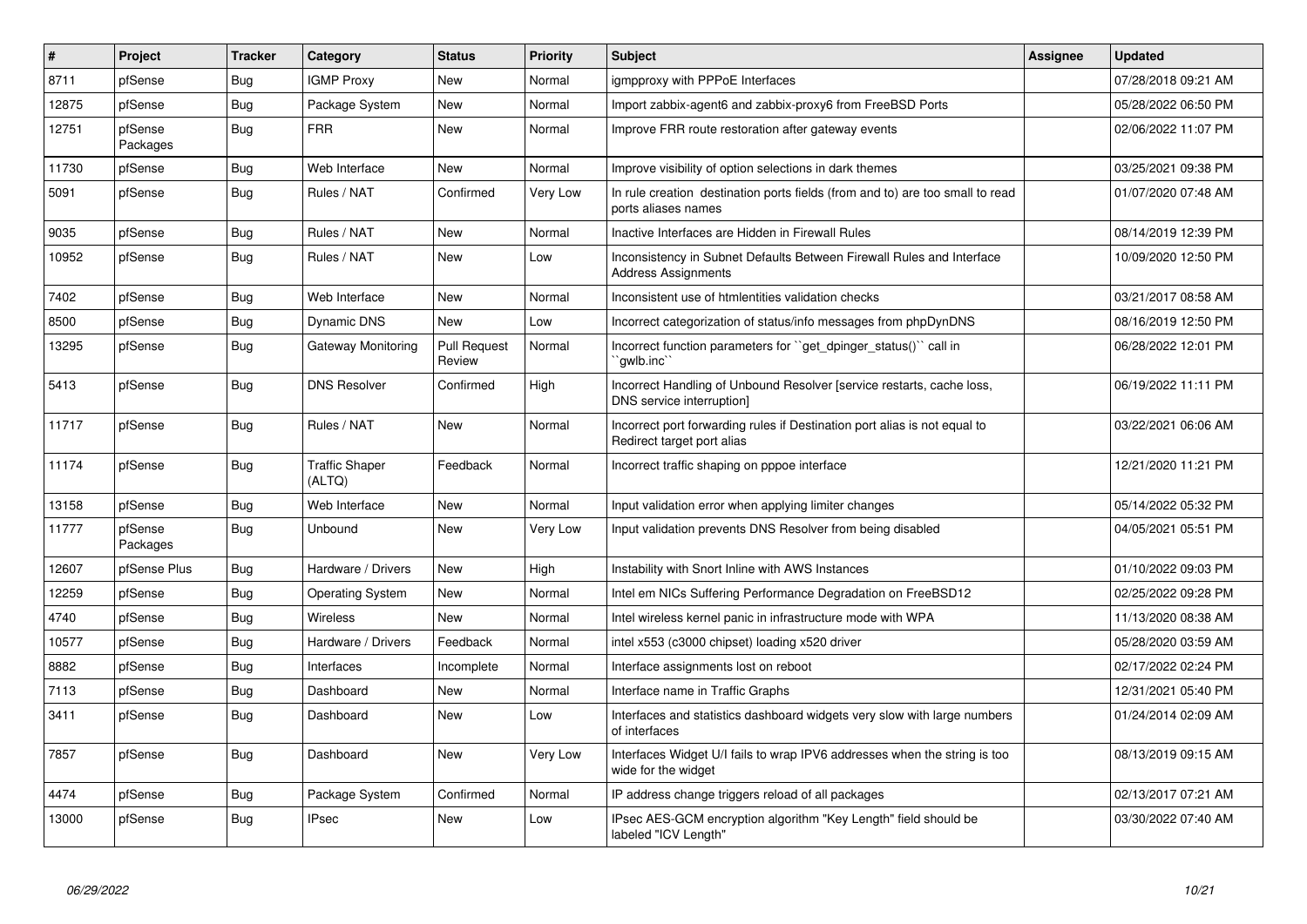| #     | Project             | <b>Tracker</b> | Category                                        | <b>Status</b> | <b>Priority</b> | <b>Subject</b>                                                                                                                                                                | Assignee | <b>Updated</b>      |
|-------|---------------------|----------------|-------------------------------------------------|---------------|-----------------|-------------------------------------------------------------------------------------------------------------------------------------------------------------------------------|----------|---------------------|
| 6370  | pfSense             | <b>Bug</b>     | IPsec                                           | Confirmed     | Normal          | IPSEC bound to WAN gateway group and Dynamic DNS doesn't to fail<br>back tunnel to WAN on DDNS update                                                                         |          | 08/31/2021 07:38 AM |
| 7420  | pfSense             | Bug            | <b>IPsec</b>                                    | <b>New</b>    | Normal          | ipsec status freezing                                                                                                                                                         |          | 02/13/2020 09:09 AM |
| 6668  | pfSense             | <b>Bug</b>     | IPsec                                           | Feedback      | Normal          | IPSec tunnel + L2TP/IPSec VPN - wrong PSK chosen by pfSense                                                                                                                   |          | 09/21/2019 02:07 AM |
| 8686  | pfSense             | Bug            | <b>IPsec</b>                                    | <b>New</b>    | Normal          | IPsec VTI: Assigned interface firewall rules are never parsed                                                                                                                 |          | 02/10/2021 12:15 PM |
| 12822 | pfSense<br>Packages | Bug            | pfBlockerNG                                     | <b>New</b>    | Normal          | IPv4 Source ASN format not working                                                                                                                                            |          | 02/18/2022 10:47 AM |
| 6289  | pfSense             | Bug            | Interfaces                                      | <b>New</b>    | Normal          | IPv6 address not given to track6 interfaces on create                                                                                                                         |          | 12/30/2021 04:17 AM |
| 9650  | pfSense             | Bug            | Gateways                                        | New           | Normal          | IPv6 connection drops (ir-)regular on Kabelvodafone (German cable<br>ISP)                                                                                                     |          | 07/27/2019 07:14 AM |
| 7303  | pfSense             | Bug            | IPv6 Router<br>Advertisements<br>(RADVD)        | New           | Normal          | ipv6 connectivity lost on pfSense reboot                                                                                                                                      |          | 08/20/2019 12:23 PM |
| 9837  | pfSense             | Bug            | Interfaces                                      | New           | Very Low        | ipv6 is not completely disabled on the interfaces                                                                                                                             |          | 10/24/2019 01:16 AM |
| 12421 | pfSense             | Bug            | Rules / NAT                                     | <b>New</b>    | Normal          | IPV6 limiter bug                                                                                                                                                              |          | 10/02/2021 08:44 AM |
| 6011  | pfSense             | <b>Bug</b>     | Web Interface                                   | Confirmed     | Low             | IPv6 link local fails HTTP REFERER check                                                                                                                                      |          | 09/04/2016 09:57 AM |
| 3326  | pfSense             | <b>Bug</b>     | PPP Interfaces                                  | <b>New</b>    | Normal          | IPv6 only PPPoE connection                                                                                                                                                    |          | 11/18/2013 09:37 AM |
| 9295  | pfSense             | Bug            | PPPoE Server                                    | New           | Very High       | IPv6 PD does not work with PPPOE (Server & Client)                                                                                                                            |          | 05/15/2022 10:53 AM |
| 6541  | pfSense             | <b>Bug</b>     | <b>IPv6 Router</b><br>Advertisements<br>(RADVD) | New           | Normal          | IPv6 RAs always include on-link prefix; clients may not use DHCPv6<br>managed addresses                                                                                       |          | 08/13/2019 03:23 PM |
| 8158  | pfSense             | <b>Bug</b>     | Interfaces                                      | New           | High            | IPv6 Track Interface issue with more than one WAN-Gateway and a<br>number of internal interfaces at least track interface from one interface<br>does not work on regular base |          | 12/03/2017 09:00 AM |
| 9136  | pfSense             | <b>Bug</b>     | DHCP (IPv6)                                     | New           | High            | IPv6 Tracking Interfaces Lose IPv6 Address in Certain Cases                                                                                                                   |          | 04/21/2022 12:39 PM |
| 7788  | pfSense             | <b>Bug</b>     | Dashboard                                       | <b>New</b>    | Low             | Irregular updating of widgets like cpu/uptime on system widget.                                                                                                               |          | 08/21/2019 09:03 AM |
| 7040  | pfSense             | Bug            | Interfaces                                      | New           | Normal          | Issue when disabling an interface                                                                                                                                             |          | 12/26/2016 02:56 AM |
| 11848 | pfSense<br>Packages | <b>Bug</b>     | Squid                                           | <b>New</b>    | Normal          | Issue with squid cache download speed                                                                                                                                         |          | 04/23/2021 09:30 PM |
| 8401  | pfSense             | Bug            | Installer                                       | <b>New</b>    | Normal          | Issues related to keys representing alphabetic characters specific to<br>Scandinavian languages and to some other keys.                                                       |          | 03/30/2018 11:06 AM |
| 10544 | pfSense             | Bug            | User Manager /<br>Privileges                    | New           | Normal          | It's not possible to add a user to group operator using the gui                                                                                                               |          | 04/21/2022 12:39 PM |
| 11556 | pfSense             | Bug            | Rules / NAT                                     | New           | Normal          | Kill all states associated with a NAT address                                                                                                                                 |          | 03/19/2021 10:29 AM |
| 1667  | pfSense             | Bug            | L <sub>2</sub> TP                               | New           | Normal          | L2TP server does not respond properly from a CARP VIP                                                                                                                         |          | 12/11/2021 07:43 PM |
| 11761 | pfSense             | <b>Bug</b>     | L2TP                                            | New           | Normal          | L2TP/IPsec VPN: PPP LCP negotiation occurs before user authentication                                                                                                         |          | 03/31/2021 04:52 AM |
| 3962  | pfSense<br>Packages | <b>Bug</b>     | ladvd                                           | Confirmed     | Normal          | LADVD interface handling issues with lagg and bridge                                                                                                                          |          | 12/05/2016 01:59 PM |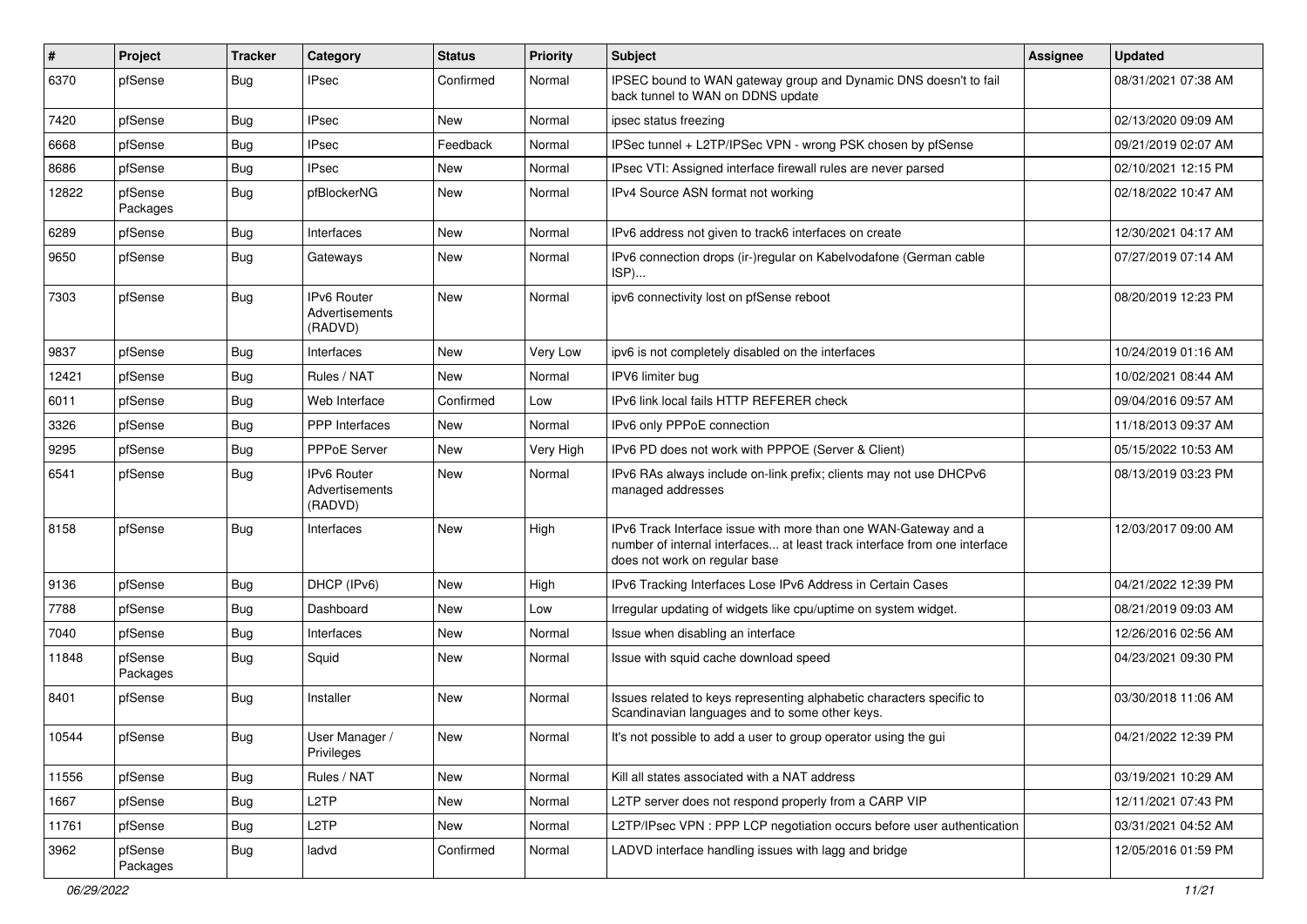| ∦     | Project             | Tracker    | Category                                 | <b>Status</b> | <b>Priority</b> | <b>Subject</b>                                                                                       | Assignee | <b>Updated</b>      |
|-------|---------------------|------------|------------------------------------------|---------------|-----------------|------------------------------------------------------------------------------------------------------|----------|---------------------|
| 10271 | pfSense             | Bug        | Web Interface                            | New           | Normal          | Large number of VLAN/LANs make "Interfaces" menu hard to access                                      |          | 02/20/2020 04:46 AM |
| 11509 | pfSense<br>Packages | Bug        | <b>LCDProc</b>                           | New           | Low             | LCD package - not starting at boot - stop and start in Status Window not<br>possible                 |          | 02/23/2021 10:55 AM |
| 12726 | pfSense             | Bug        | Authentication                           | <b>New</b>    | Normal          | LDAP select container button auto populate                                                           |          | 01/25/2022 01:48 PM |
| 12283 | pfSense             | <b>Bug</b> | Authentication                           | New           | Normal          | LDAP/RADIUS authentication servers configuration does not allow source<br>IP address to be specified |          | 08/20/2021 01:15 AM |
| 12084 | pfSense<br>Packages | Bug        | <b>FRR</b>                               | New           | Normal          | libfrr.so.0 error on SG-1100                                                                         |          | 06/26/2021 08:22 AM |
| 1848  | pfSense             | <b>Bug</b> | <b>Traffic Shaper</b><br>(Limiters)      | Confirmed     | Normal          | Limiters after policy routing has taken place do not behave correctly                                |          | 10/25/2014 09:18 PM |
| 10502 | pfSense<br>Packages | Bug        | lldpd                                    | In Progress   | Normal          | LLDP spamming errors on Netgate XG-7100                                                              |          | 04/21/2022 12:39 PM |
| 11412 | pfSense             | Bug        | Interfaces                               | <b>New</b>    | Normal          | LLDPD Package Doesn't Work with Switchports                                                          |          | 02/12/2021 08:12 PM |
| 6481  | pfSense             | <b>Bug</b> | <b>IPsec</b>                             | New           | Normal          | loading EAP RADIUS method failed                                                                     |          | 03/24/2020 04:25 PM |
| 12734 | pfSense             | Bug        | Web Interface                            | Incomplete    | Low             | Long hostname breaks DHCP leases layout                                                              |          | 01/31/2022 01:03 PM |
| 13053 | pfSense<br>Packages | <b>Bug</b> | <b>ACME</b>                              | New           | Normal          | LoopiaAPI error handling                                                                             |          | 05/05/2022 10:58 AM |
| 8502  | pfSense             | Bug        | Web Interface                            | Confirmed     | Low             | main (top) menu items do not drop down in some cases                                                 |          | 07/06/2020 02:39 PM |
| 13003 | pfSense             | <b>Bug</b> | Hardware / Drivers                       | New           | Normal          | Malicious Driver Detection event on ixl driver                                                       |          | 06/25/2022 05:00 PM |
| 13076 | pfSense             | <b>Bug</b> | Gateway Monitoring                       | New           | Normal          | Marking a gateway as down does not affect IPsec entries using gateway<br>groups                      |          | 06/28/2022 12:01 PM |
| 12033 | pfSense<br>Packages | Bug        | pfBlockerNG                              | New           | Normal          | maxmindb and _sqlite3 modules not found                                                              |          | 10/01/2021 04:42 AM |
| 12938 | pfSense             | Bug        | IPv6 Router<br>Advertisements<br>(RADVD) | New           | Normal          | MaxRtrAdvInterval would allow stale DNS servers to be deleted faster                                 |          | 03/12/2022 09:37 AM |
| 9094  | pfSense             | <b>Bug</b> | Hardware / Drivers                       | Assigned      | Normal          | MBT console settings are not forced to video console                                                 |          | 11/07/2018 10:23 AM |
| 12095 | pfSense             | <b>Bug</b> | Authentication                           | New           | Normal          | Memory leak in pcscd                                                                                 |          | 06/01/2022 01:01 PM |
| 6055  | pfSense             | <b>Bug</b> | Package System                           | Confirmed     | Low             | Menu items may remain from packages no longer installed                                              |          | 06/18/2021 08:46 PM |
| 7238  | pfSense             | Bug        | Web Interface                            | New           | Normal          | Menu layout broken when using "Hostname in Menu" with long<br>hostnames                              |          | 02/21/2017 07:01 AM |
| 6926  | pfSense             | I Bug      | UPnP/NAT-PMP                             | New           | Normal          | Miniupnp advertising expired IPv6 address                                                            |          | 01/15/2022 08:29 PM |
| 8846  | pfSense             | <b>Bug</b> | Gateways                                 | New           | Low             | Misleading gateway error message adding/editing static routes using a<br>disabled interface          |          | 08/21/2019 11:29 AM |
| 13202 | pfSense<br>Packages | Bug        | pfBlockerNG                              | New           | Normal          | Missing Protocols on IP Feed Groups Advanced Inbound/Outbound<br><b>Firewall Rule settings</b>       |          | 05/23/2022 08:58 AM |
| 11731 | pfSense             | Bug        | Hardware / Drivers                       | New           | Normal          | Missing support for Realtek USB NICs                                                                 |          | 03/30/2021 04:32 AM |
| 9698  | pfSense             | Bug        | <b>RRD Graphs</b>                        | New           | Normal          | Monitoring graphs do not retain state after auto-refresh                                             |          | 08/26/2019 02:09 AM |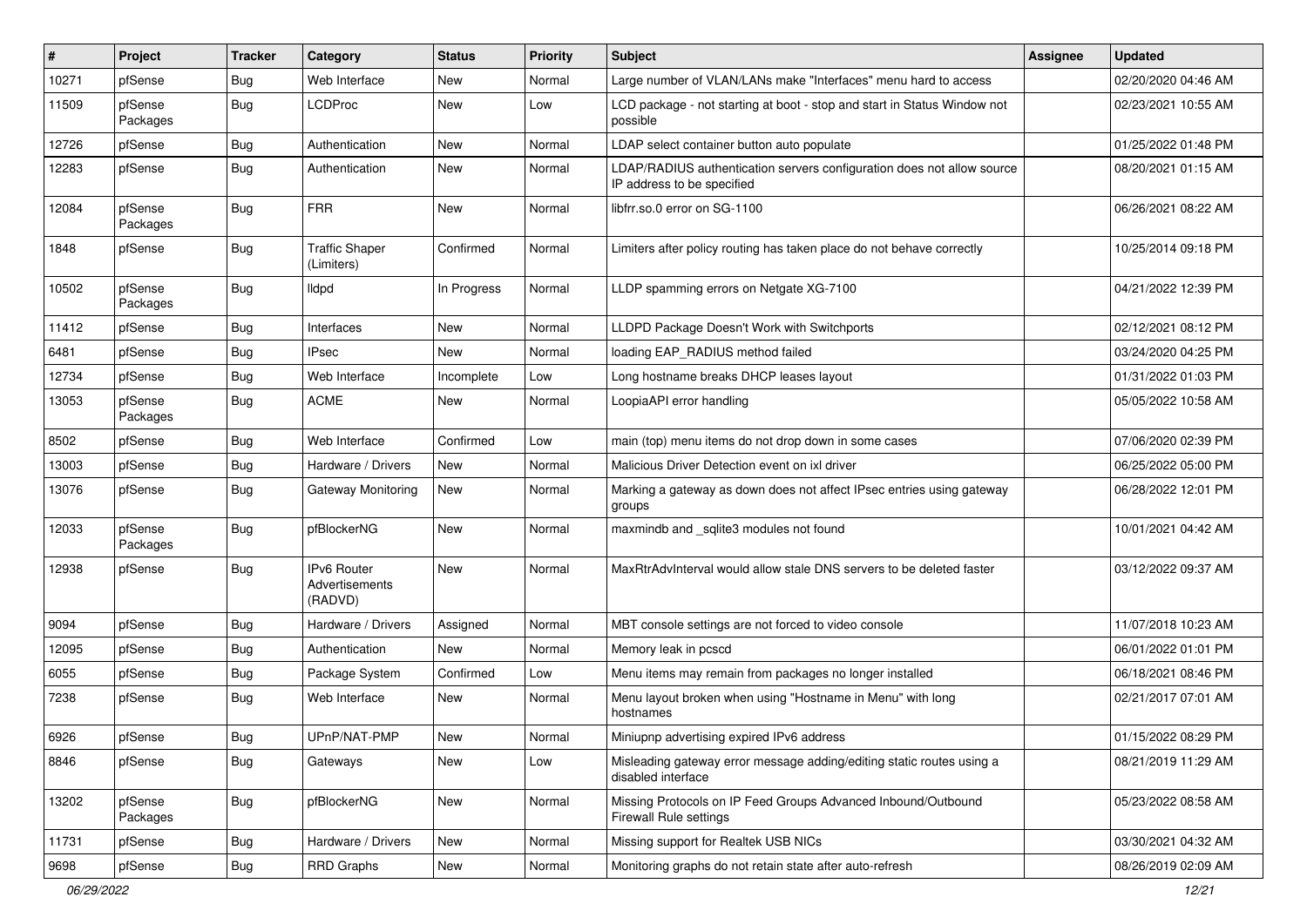| #     | Project             | <b>Tracker</b> | Category              | <b>Status</b> | <b>Priority</b> | <b>Subject</b>                                                                                          | <b>Assignee</b> | <b>Updated</b>      |
|-------|---------------------|----------------|-----------------------|---------------|-----------------|---------------------------------------------------------------------------------------------------------|-----------------|---------------------|
| 8113  | pfSense             | <b>Bug</b>     | Interfaces            | <b>New</b>    | Normal          | MTU setting on bridge, openvpn clients ignored                                                          |                 | 12/31/2021 05:55 PM |
| 12823 | pfSense             | <b>Bug</b>     | DHCP (IPv6)           | <b>New</b>    | Normal          | Multiple DHCP6 WAN connections PPPoE interface 'defached' status                                        |                 | 02/18/2022 05:39 AM |
| 9504  | pfSense             | <b>Bug</b>     | Dynamic DNS           | New           | Normal          | Multiple Dynamic DNS update notifications for the same interface, not<br>differentiated by the hostname |                 | 05/07/2019 07:46 AM |
| 8233  | pfSense             | <b>Bug</b>     | <b>NAT Reflection</b> | New           | Very Low        | NAT reflection back to originating host broken when using FQDN-based<br>IP aliases                      |                 | 08/21/2019 10:53 AM |
| 2042  | pfSense             | <b>Bug</b>     | <b>NAT Reflection</b> | Confirmed     | Low             | NAT reflection doesn't apply to self-initiated traffic                                                  |                 | 01/21/2021 10:38 PM |
| 9179  | pfSense             | <b>Bug</b>     | <b>NAT Reflection</b> | New           | Normal          | NAT reflection fix implemented for #8604 is causing WebUI and XMLRPC<br>to fail on slave                |                 | 03/27/2020 08:01 PM |
| 7848  | pfSense             | <b>Bug</b>     | Diagnostics           | <b>New</b>    | Low             | NDP Table Sort by Expiration Error                                                                      |                 | 08/26/2019 02:56 PM |
| 10990 | pfSense<br>Packages | Bug            | <b>NET-SNMP</b>       | Feedback      | Normal          | net-snmp IPv6 listen address needs to be wrapped in square brackets                                     |                 | 03/19/2021 05:09 AM |
| 11610 | pfSense<br>Packages | Bug            | NET-SNMP              | New           | Normal          | NET-SNMP is not setting the correct permissions on AgentX                                               |                 | 06/28/2021 07:54 AM |
| 11970 | pfSense<br>Packages | Bug            | Coreboot              | New           | Normal          | Netgate Firmware Upgrade Doesn't Work on XG-2758                                                        |                 | 04/21/2022 12:39 PM |
| 8804  | pfSense             | Bug            | PPP Interfaces        | New           | Normal          | Netgate SG-1000 PPPoE Keepalives not prioritized, internet drops                                        |                 | 08/20/2019 10:06 AM |
| 11657 | pfSense             | Bug            | Interfaces            | New           | Normal          | netmap_ring_reinit error                                                                                |                 | 03/18/2021 10:32 PM |
| 12073 | pfSense<br>Packages | Bug            | NET-SNMP              | Feedback      | Normal          | netsnmptrapd.conf syntax is wrong                                                                       |                 | 04/21/2022 12:40 PM |
| 12853 | pfSense             | <b>Bug</b>     | <b>NAT Reflection</b> | Feedback      | High            | Network Address Translation - Pure NAT pfsense freeze after reboot                                      |                 | 02/22/2022 08:40 AM |
| 3358  | pfSense             | <b>Bug</b>     | Package System        | New           | Normal          | new version of <include file=""> is not required during reinstall all</include>                         |                 | 12/26/2014 12:13 PM |
| 6823  | pfSense             | <b>Bug</b>     | Interfaces            | New           | Normal          | No connectivity after changing link state to UP                                                         |                 | 04/21/2022 12:39 PM |
| 1890  | pfSense             | Bug            | Translations          | New           | Normal          | No gettext support in console scripts                                                                   |                 | 08/13/2019 12:24 PM |
| 11592 | pfSense<br>Packages | Bug            | node exporter         | New           | Normal          | Node exporter can not read system statistics                                                            |                 | 10/15/2021 09:37 PM |
| 3889  | pfSense             | <b>Bug</b>     | <b>XML Parser</b>     | Confirmed     | Low             | Non relevant changes in config.xml                                                                      |                 | 08/13/2019 12:23 PM |
| 10690 | pfSense             | Bug            | Installer             | New           | Low             | Not possible to make UFS install on ZFS formatted drive                                                 |                 | 04/21/2022 12:39 PM |
| 11182 | pfSense<br>Packages | Bug            | <b>NRPE</b>           | New           | Normal          | NRPE in HA syncs the bind IP                                                                            |                 | 12/01/2021 02:15 AM |
| 11530 | pfSense<br>Packages | Bug            | ntop                  | Feedback      | Low             | ntopng 4.2 needs to be updated to 4.3, Bug when accessing a host for<br>details                         |                 | 03/05/2022 08:35 PM |
| 10783 | pfSense<br>Packages | Bug            | ntop                  | New           | Normal          | NtopNG is very unstable on arm64                                                                        |                 | 07/22/2020 09:07 AM |
| 9143  | pfSense<br>Packages | Bug            | ntop                  | New           | Normal          | ntopng not displaying values in historical correctly                                                    |                 | 11/22/2018 07:24 AM |
| 12444 | pfSense<br>Packages | <b>Bug</b>     | ntop                  | New           | Normal          | ntopng throws errors when viewing single host                                                           |                 | 10/11/2021 12:39 PM |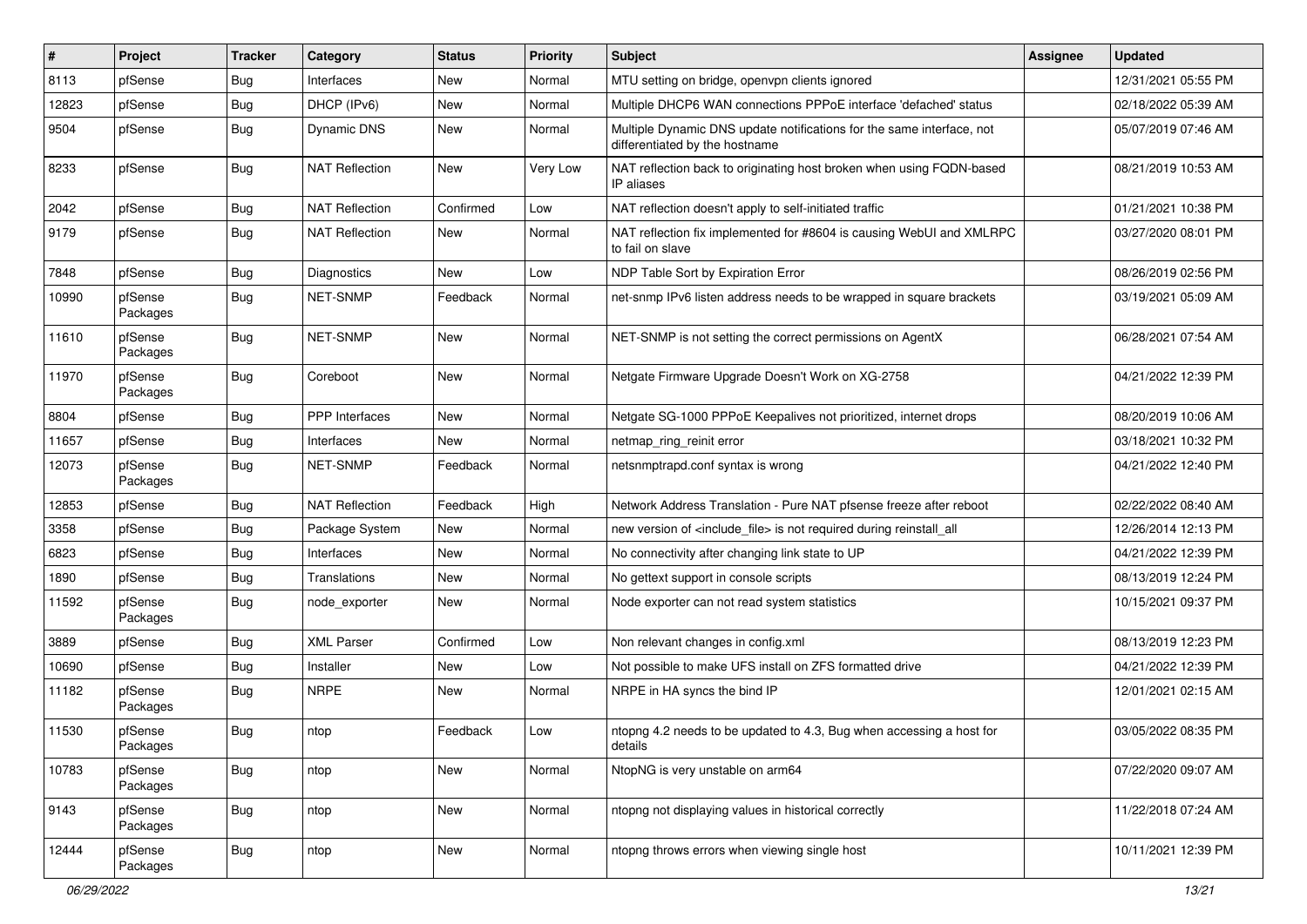| #     | Project             | <b>Tracker</b> | Category               | <b>Status</b> | <b>Priority</b> | <b>Subject</b>                                                                                                                                                                                  | Assignee | <b>Updated</b>      |
|-------|---------------------|----------------|------------------------|---------------|-----------------|-------------------------------------------------------------------------------------------------------------------------------------------------------------------------------------------------|----------|---------------------|
| 10370 | pfSense<br>Packages | Bug            | ntop                   | <b>New</b>    | Normal          | ntopng Timeseries not send to InfluxDB                                                                                                                                                          |          | 03/30/2020 09:42 AM |
| 4604  | pfSense             | Bug            | <b>NTPD</b>            | <b>New</b>    | Normal          | NTP time server entries may or may not work, depending upon interfaces<br>selected when configuring NTP service                                                                                 |          | 12/11/2021 07:59 PM |
| 5355  | pfSense             | Bug            | <b>IPsec</b>           | <b>New</b>    | High            | on Dynamic WAN IP (DHCP Client) it takes 10 minutes before Phase1<br>reconnects                                                                                                                 |          | 07/08/2016 10:29 PM |
| 11641 | pfSense             | Bug            | Interfaces             | <b>New</b>    | Normal          | On xn based interfaces without the VLANMTU flag the first VLAN tag<br>defined does not follow the parent interface MTU settings. All subsequent<br>VLAN tags follow the parent interface's MTU. |          | 03/09/2021 06:42 PM |
| 13247 | pfSense<br>Packages | Bug            | open-vm-tools          | <b>New</b>    | Low             | Open-VM-Tools service actions do not work                                                                                                                                                       |          | 06/05/2022 07:09 PM |
| 12950 | pfSense             | Bug            | Routing                | <b>New</b>    | Normal          | OpenVPN as default gateway does not get set at boot time                                                                                                                                        |          | 04/09/2022 05:46 PM |
| 9344  | pfSense             | Bug            | Translations           | New           | Normal          | OpenVPN click NCP Algorithms will always go to DH Parameters<br>website(in Chinese-Taiwan)                                                                                                      |          | 10/21/2021 03:48 AM |
| 8122  | pfSense             | Bug            | OpenVPN                | New           | Normal          | openvpn client is unable to use OTP (temporary) passwords                                                                                                                                       |          | 04/16/2018 09:28 AM |
| 7286  | pfSense             | Bug            | OpenVPN                | Incomplete    | Normal          | OpenVPN client is unreliable when you have multiple tunnels                                                                                                                                     |          | 08/19/2019 03:28 PM |
| 13233 | pfSense Plus        | Bug            | OpenVPN                | Feedback      | Normal          | OpenVPN DCO connection fails with Auth Digest Algorithm set to<br><b>SHA512</b>                                                                                                                 |          | 05/31/2022 03:39 PM |
| 9183  | pfSense             | Bug            | <b>LAGG Interfaces</b> | New           | Very Low        | OpenVPN Lagg Interface not working after restart or new start                                                                                                                                   |          | 08/21/2019 11:17 AM |
| 11715 | pfSense             | Bug            | OpenVPN                | New           | Normal          | OpenVPN MTU                                                                                                                                                                                     |          | 03/22/2021 01:35 AM |
| 12563 | pfSense             | <b>Bug</b>     | OpenVPN                | <b>New</b>    | Normal          | OpenVPN server doesn't support Framed-IPv6-Address RADIUS attribute                                                                                                                             |          | 12/03/2021 11:19 AM |
| 13087 | pfSense             | Bug            | OpenVPN                | New           | Normal          | OpenVPN Server: hide WINS servers list when netbios option is<br>unchecked while WINS servers is checked                                                                                        |          | 04/22/2022 10:29 AM |
| 11541 | pfSense             | Bug            | OpenVPN                | New           | Normal          | OpenVPN status does not work properly when set to TCP and Concurrent<br>$Connections = 1$                                                                                                       |          | 03/02/2021 02:27 PM |
| 11778 | pfSense             | Bug            | OpenVPN                | New           | Normal          | OpenVPN uses 100% CPU after experiencing packet loss                                                                                                                                            |          | 02/28/2022 07:38 AM |
| 12927 | pfSense             | Bug            | OpenVPN                | New           | Normal          | OpenVPN with OCSP enabled allows connections with revoked<br>certificates                                                                                                                       |          | 03/24/2022 08:22 AM |
| 13043 | pfSense<br>Packages | Bug            | WireGuard              | <b>New</b>    | Normal          | OSPF over Wireguard interface doesn't populate neighbors after reboot                                                                                                                           |          | 04/11/2022 09:22 AM |
| 9755  | pfSense             | Bug            | Package System         | New           | Very Low        | package description wrong link<br>https://www.freshports.org/security/openvpn-client-export                                                                                                     |          | 09/13/2019 07:22 AM |
| 10526 | pfSense<br>Packages | <b>Bug</b>     | pfBlockerNG            | New           | Normal          | Package pfBlockerNG Crashes on Alert view                                                                                                                                                       |          | 05/04/2020 08:59 AM |
| 7954  | pfSense<br>Packages | Bug            | Squid                  | Confirmed     | Normal          | Package upgrade/reinstall gets stuck on deinstall if the package-provided<br>service is not running                                                                                             |          | 10/18/2017 12:04 PM |
| 5469  | pfSense             | <b>Bug</b>     | Package System         | Confirmed     | Low             | package.dtd XSD schema is a piece of pathetic, useless, unmaintained<br>junk                                                                                                                    |          | 11/22/2015 06:26 AM |
| 11724 | pfSense             | Bug            | Package System         | New           | Normal          | Packages unexpectedly removed when changing update branches                                                                                                                                     |          | 03/29/2021 08:09 AM |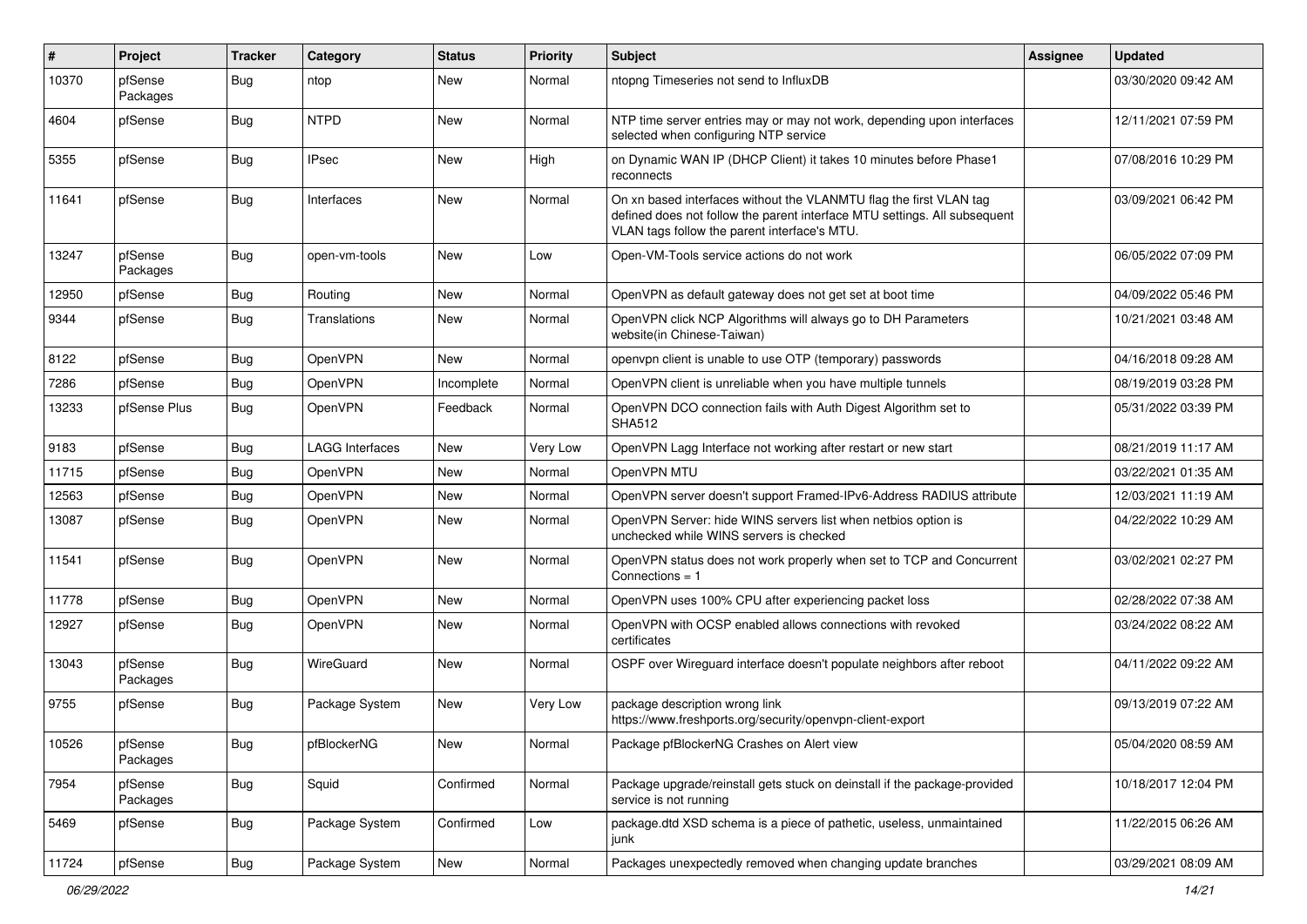| #     | Project             | <b>Tracker</b> | Category                     | <b>Status</b> | <b>Priority</b> | <b>Subject</b>                                                                                                         | <b>Assignee</b> | <b>Updated</b>      |
|-------|---------------------|----------------|------------------------------|---------------|-----------------|------------------------------------------------------------------------------------------------------------------------|-----------------|---------------------|
| 12740 | pfSense             | Bug            | FreeBSD                      | Incomplete    | Normal          | panic: esp input cb: Unexpected address family                                                                         |                 | 01/27/2022 01:19 PM |
| 11770 | pfSense Plus        | Bug            | Hardware / Drivers           | <b>New</b>    | Normal          | Pantech UML295 USB Modem No Longer Functional                                                                          |                 | 04/01/2021 11:28 AM |
| 9485  | pfSense             | <b>Bug</b>     | User Manager /<br>Privileges | <b>New</b>    | Normal          | password match error on system_usermanager causes Group<br>membership to be reset.                                     |                 | 04/26/2019 08:52 AM |
| 12122 | pfSense             | <b>Bug</b>     | Web Interface                | New           | Normal          | Perform greedy actions asychronously                                                                                   |                 | 07/10/2021 01:10 PM |
| 3706  | pfSense             | <b>Bug</b>     | User Manager /<br>Privileges | New           | Normal          | Permission order affects default page on limited accounts, but can't<br>reorder                                        |                 | 02/06/2016 04:10 AM |
| 5075  | pfSense             | <b>Bug</b>     | Rules / NAT                  | Confirmed     | Normal          | pf errors that don't return a line number on first line don't file notice                                              |                 | 09/01/2015 06:42 PM |
| 11184 | pfSense             | <b>Bug</b>     | FreeBSD                      | <b>New</b>    | Normal          | PF: State policy cannot be configurable                                                                                |                 | 02/09/2021 02:43 AM |
| 13154 | pfSense<br>Packages | Bug            | pfBlockerNG                  | Confirmed     | Normal          | pfBlocker causing excessive CPU load                                                                                   |                 | 06/28/2022 01:14 PM |
| 11398 | pfSense<br>Packages | Bug            | pfBlockerNG                  | <b>New</b>    | Normal          | pfBlocker upgrade hangs forever                                                                                        |                 | 04/21/2022 12:39 PM |
| 11261 | pfSense<br>Packages | <b>Bug</b>     | pfBlockerNG                  | <b>New</b>    | Normal          | pfBlockerNG ASN numbers in IPv4 (/IPv6) Custom List generate error(s)<br>'Invalid numeric literal at line 1, column 7" |                 | 01/28/2021 08:34 AM |
| 10164 | pfSense<br>Packages | <b>Bug</b>     | pfBlockerNG                  | <b>New</b>    | Normal          | pfBlockerNG dashboard widget position is not maintained when updating                                                  |                 | 01/06/2020 10:06 AM |
| 12330 | pfSense<br>Packages | <b>Bug</b>     | pfBlockerNG                  | Feedback      | Normal          | pfBlockerNG devel creating invalid NAT rules on boot                                                                   |                 | 04/21/2022 12:40 PM |
| 9662  | pfSense<br>Packages | Bug            | pfBlockerNG                  | <b>New</b>    | Normal          | PfblockerNG do not update after pfsense reboot and wait for next cron<br>task                                          |                 | 08/20/2019 09:00 AM |
| 10252 | pfSense<br>Packages | <b>Bug</b>     | pfBlockerNG                  | New           | High            | pfblockerng-devel                                                                                                      |                 | 02/11/2020 05:18 PM |
| 10253 | pfSense<br>Packages | Bug            | pfBlockerNG                  | <b>New</b>    | Normal          | pfblockerng-devel uses user interface for VIP causing issues with other<br>services                                    |                 | 02/11/2020 09:17 AM |
| 9724  | pfSense<br>Packages | <b>Bug</b>     | pfBlockerNG                  | <b>New</b>    | High            | pfblockerng-firewall-filter-service-will-not-start                                                                     |                 | 09/05/2019 06:32 AM |
| 10278 | pfSense<br>Packages | <b>Bug</b>     | pfBlockerNG                  | <b>New</b>    | Normal          | pfBlockerNG: Formatting issue on DNSBL stats page                                                                      |                 | 02/24/2020 01:36 PM |
| 10590 | pfSense<br>Packages | Bug            | pfBlockerNG                  | <b>New</b>    | Normal          | pfBlockerNG: Invalid argument supplied for foreach()                                                                   |                 | 05/26/2020 08:22 AM |
| 11040 | pfSense<br>Packages | Bug            | pfBlockerNG                  | <b>New</b>    | Normal          | pfb filter core faults when clearing firewall log                                                                      |                 | 11/07/2020 01:44 PM |
| 6471  | pfSense<br>Packages | <b>Bug</b>     | squidguard                   | <b>New</b>    | Normal          | pfsense 2.3.1 squidguard -> common ACL -> Target Rules List missing                                                    |                 | 06/08/2016 06:22 PM |
| 6521  | pfSense<br>Packages | Bug            | squidguard                   | <b>New</b>    | Normal          | pfsense 2.3.1 squidguard -> Groups ACL -> Target Rules List missing                                                    |                 | 06/25/2016 10:49 PM |
| 10671 | pfSense             | <b>Bug</b>     | <b>Operating System</b>      | <b>New</b>    | Normal          | pfsense 2.4.5_1 does not boot on Gen2 2012R2 HyperV VM                                                                 |                 | 05/09/2021 06:39 AM |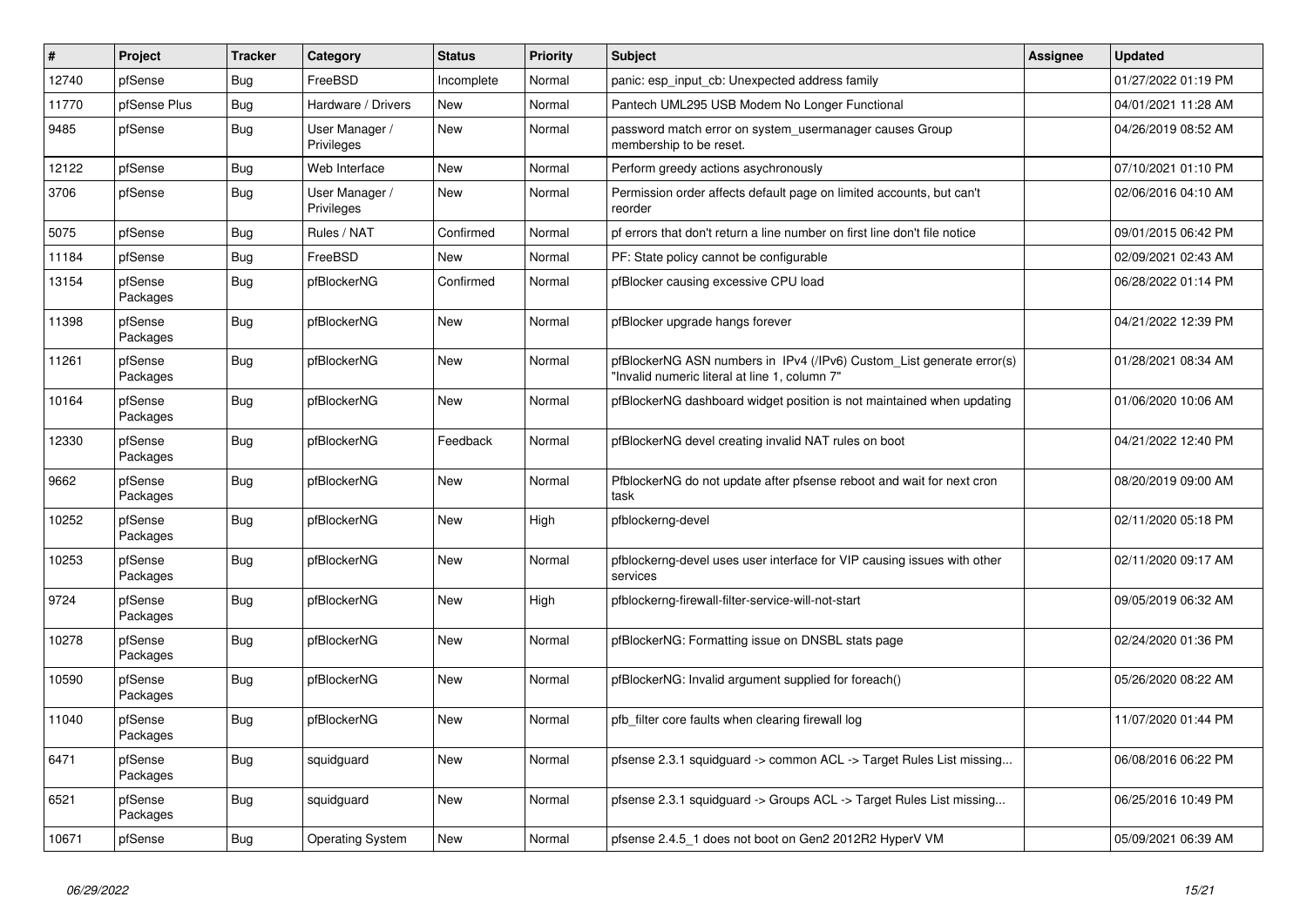| $\sharp$ | <b>Project</b>      | Tracker    | Category                            | <b>Status</b> | <b>Priority</b> | <b>Subject</b>                                                                                                   | Assignee | Updated             |
|----------|---------------------|------------|-------------------------------------|---------------|-----------------|------------------------------------------------------------------------------------------------------------------|----------|---------------------|
| 11525    | pfSense<br>Packages | Bug        | Suricata                            | <b>New</b>    | Normal          | pfsense 2.5.0 release version for vlan issue to suricata                                                         |          | 11/11/2021 08:16 AM |
| 10760    | pfSense<br>Packages | <b>Bug</b> | <b>BIND</b>                         | New           | High            | pfSense BIND 9.14.12 server terminates due to assertion failure                                                  |          | 07/11/2020 04:53 PM |
| 10693    | pfSense<br>Packages | Bug        | <b>BIND</b>                         | <b>New</b>    | Normal          | pfSense Bind Zone Editor UI does not update zone serial number when a<br>change is made                          |          | 09/01/2021 12:51 AM |
| 7352     | pfSense             | <b>Bug</b> | Routing                             | <b>New</b>    | Normal          | pfSense IPv6 static route is dumped after a WAN flap                                                             |          | 01/20/2022 09:35 AM |
| 12828    | pfSense             | <b>Bug</b> | Wireless                            | <b>New</b>    | Normal          | pfSense keeps crashing (Fatal trap 12: page fault while in kernel mode)                                          |          | 02/21/2022 07:55 AM |
| 12888    | pfSense             | Bug        | Rules / NAT                         | New           | Normal          | pfSense sends un-NATed packets during OpenVPN startup                                                            |          | 03/01/2022 03:13 PM |
| 6430     | pfSense             | Bug        | <b>DNS Resolver</b>                 | Confirmed     | Low             | pfsense should sanity-check hostnames when copying from dhcpd.leases<br>to /etc/hosts                            |          | 08/13/2019 01:23 PM |
| 8576     | pfSense             | <b>Bug</b> | Rules / NAT                         | Feedback      | Low             | pfSense stops passing traffic after some time when using Outbound NAT<br>pool w/ Sticky Address                  |          | 10/28/2021 01:47 PM |
| 7138     | pfSense             | <b>Bug</b> | DHCP (IPv6)                         | Assigned      | Normal          | Pfsense wide dhcpv6 client doesn't recognise ifid statement                                                      |          | 04/21/2022 12:39 PM |
| 10279    | pfSense<br>Packages | <b>Bug</b> | open-vm-tools                       | New           | Normal          | pfSense's OpenVM Tools on ESXi 6.7 no longer provides guest vm<br>functionality                                  |          | 03/01/2020 06:07 PM |
| 7430     | pfSense             | Bug        | Interfaces                          | <b>New</b>    | Normal          | pfsense-utils.inc - where is ipaddr configured() should account for<br>loopback interface                        |          | 08/13/2019 03:48 PM |
| 11430    | pfSense             | Bug        | Interfaces                          | <b>New</b>    | Normal          | PHP console spam after Assigning Interfaces                                                                      |          | 10/09/2021 10:37 AM |
| 11898    | pfSense<br>Packages | Bug        | apcupsd                             | <b>New</b>    | Normal          | PHP error from apcupsd dashboard widget                                                                          |          | 05/07/2021 09:12 AM |
| 13167    | pfSense             | Bug        | <b>Dynamic DNS</b>                  | <b>New</b>    | Normal          | phpDynDNS: DigitalOcean ddns update fails (bad request, invalid<br>character '-' in request id)                  |          | 06/16/2022 09:30 PM |
| 9353     | pfSense             | <b>Bug</b> | Dashboard                           | <b>New</b>    | Low             | PHPSession errors from limited access to dashboard and widgets                                                   |          | 10/06/2020 09:31 AM |
| 12774    | pfSense             | <b>Bug</b> | Backup / Restore                    | <b>New</b>    | Normal          | Picture widget image is not saved in backup                                                                      |          | 04/04/2022 04:48 AM |
| 10692    | pfSense<br>Packages | Bug        | PIMD                                | Feedback      | Normal          | PIMD starts twice at boot                                                                                        |          | 04/21/2022 12:40 PM |
| 12538    | pfSense<br>Packages | Bug        | <b>PIMD</b>                         | <b>New</b>    | Normal          | PIMD sub-interface bug                                                                                           |          | 11/20/2021 09:44 PM |
| 12907    | pfSense<br>Packages | Bug        | <b>PIMD</b>                         | Feedback      | Normal          | PIMD: Nonexistent interfaces should be hidden/disabled in pimd.conf<br>before bringing up the service            |          | 03/07/2022 03:51 PM |
| 9024     | pfSense             | Bug        | <b>Traffic Shaper</b><br>(Limiters) | Feedback      | Normal          | Ping packet loss under load when using limiters                                                                  |          | 05/12/2022 11:55 AM |
| 7195     | pfSense             | <b>Bug</b> | Package System                      | New           | Normal          | pkg_edit.php - <checkenablefields> tag has no effect on fields other than<br/>checkbox/input</checkenablefields> |          | 08/21/2019 09:15 AM |
| 7082     | pfSense             | <b>Bug</b> | Package System                      | <b>New</b>    | Normal          | pkg_edit.php - impossible to use default_value with rowhelperfield                                               |          | 08/21/2019 09:15 AM |
| 6255     | pfSense             | <b>Bug</b> | <b>PPP</b> Interfaces               | Confirmed     | Low             | PPP Country/Provider/Plan configuration not saved                                                                |          | 04/25/2016 07:15 PM |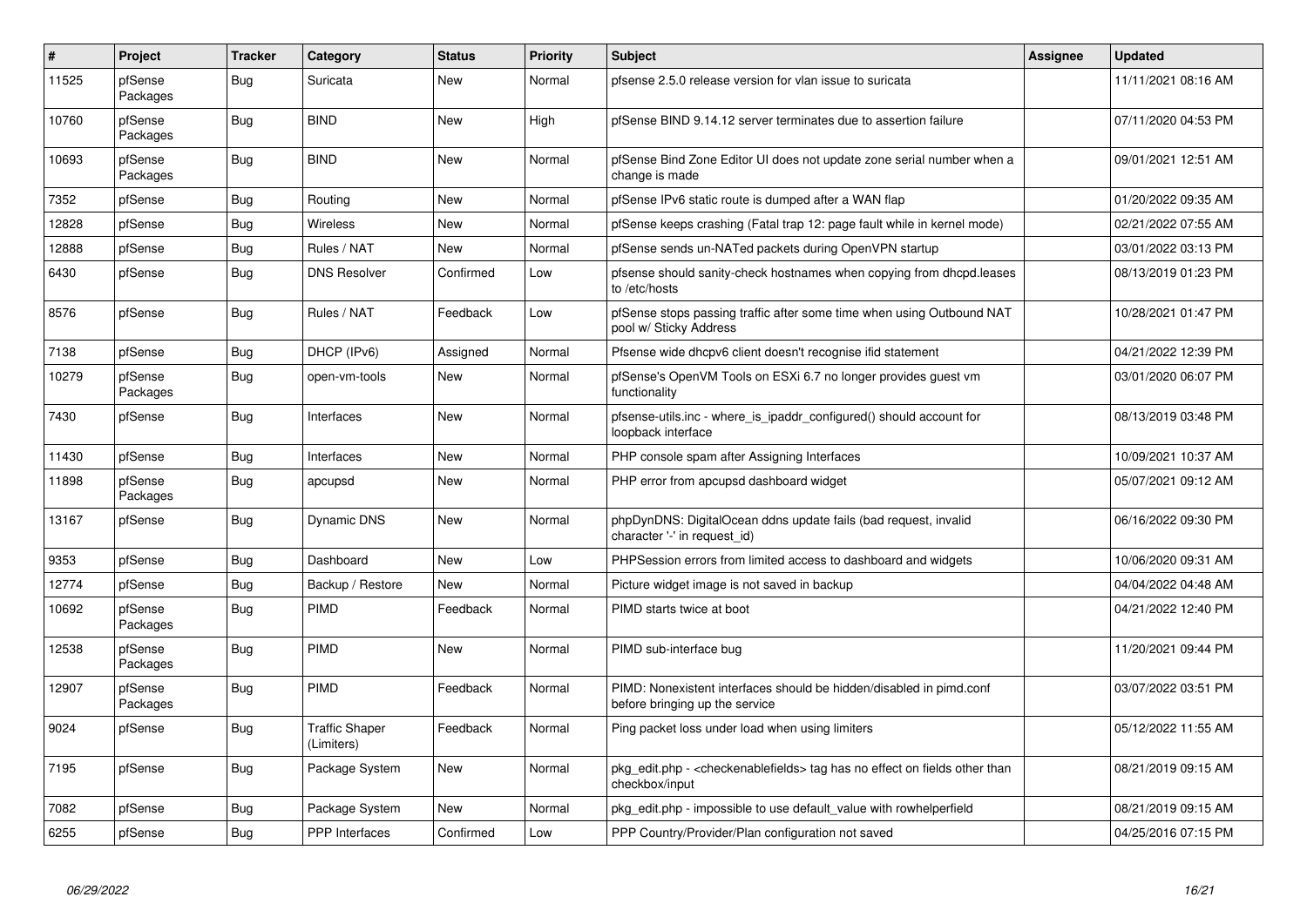| $\#$  | Project             | <b>Tracker</b> | Category                                        | <b>Status</b> | <b>Priority</b> | <b>Subject</b>                                                                                                                   | Assignee | <b>Updated</b>      |
|-------|---------------------|----------------|-------------------------------------------------|---------------|-----------------|----------------------------------------------------------------------------------------------------------------------------------|----------|---------------------|
| 13307 | pfSense             | <b>Bug</b>     | PPP Interfaces                                  | New           | High            | PPP interface custom reset date/time Hour and Minute fields do not<br>properly handle "0" value                                  |          | 06/28/2022 12:01 PM |
| 9192  | pfSense             | Bug            | PPP Interfaces                                  | New           | Normal          | PPPoE daemon selects wrong interface                                                                                             |          | 08/20/2019 10:05 AM |
| 8512  | pfSense             | <b>Bug</b>     | <b>PPP</b> Interfaces                           | <b>New</b>    | Normal          | PPPoE reconnect fails after interface flap                                                                                       |          | 08/20/2019 10:06 AM |
| 12436 | pfSense             | Bug            | PPPoE Server                                    | New           | Normal          | Pppoe server config gui does not allow setting of chap authentication, and<br>sets the network start address for allocation to 0 |          | 10/21/2021 08:15 AM |
| 12393 | pfSense             | Bug            | <b>Traffic Shaper</b><br>(ALTQ)                 | New           | Low             | Priority of gOthersLow higher than default queues                                                                                |          | 09/21/2021 02:48 PM |
| 6321  | pfSense             | Bug            | L2TP                                            | <b>New</b>    | Normal          | Problem with connecting I2tp over ipsec from android and windows                                                                 |          | 11/13/2020 11:01 AM |
| 12759 | pfSense Plus        | Bug            | Package System                                  | <b>New</b>    | Very Low        | Proprietary packages link to non-existant or non-public github pages                                                             |          | 02/09/2022 10:43 AM |
| 8087  | pfSense             | Bug            | Authentication                                  | New           | Normal          | Provide Calling-Station-ID to RADIUS backed VPN connections                                                                      |          | 06/06/2020 05:36 AM |
| 8770  | pfSense             | Bug            | Interfaces                                      | <b>New</b>    | Normal          | QinQ interfaces always show as active                                                                                            |          | 02/01/2020 09:47 AM |
| 6186  | pfSense             | Bug            | Services                                        | <b>New</b>    | Normal          | race conditions in service startup                                                                                               |          | 04/21/2022 12:39 PM |
| 12730 | pfSense             | <b>Bug</b>     | Captive Portal                                  | New           | Normal          | RADIUS accounting does not work if WAN is down                                                                                   |          | 01/26/2022 05:13 AM |
| 10352 | pfSense             | Bug            | Authentication                                  | New           | Very Low        | RADIUS authentication fails with MSCHAPv1 or MSCHAPv2 when<br>passwords contain international characters                         |          | 06/20/2022 04:04 PM |
| 4154  | pfSense             | <b>Bug</b>     | User Manager /<br>Privileges                    | Confirmed     | Normal          | RADIUS authentication not working over IPv6                                                                                      |          | 04/21/2022 12:39 PM |
| 5652  | pfSense             | Bug            | Authentication                                  | New           | Normal          | Radius IETF Class Group Assignment - Incorrect Standard                                                                          |          | 08/13/2019 01:39 PM |
| 8264  | pfSense<br>Packages | <b>Bug</b>     | FreeRADIUS                                      | <b>New</b>    | Normal          | Radiusd restart on WAN change results in freeradius not running (and<br>possible solution)                                       |          | 04/21/2022 12:39 PM |
| 8831  | pfSense             | <b>Bug</b>     | <b>IPv6 Router</b><br>Advertisements<br>(RADVD) | <b>New</b>    | Very High       | Radvd causes latency spikes                                                                                                      |          | 04/19/2021 04:51 AM |
| 7737  | pfSense             | <b>Bug</b>     | <b>IPv6 Router</b><br>Advertisements<br>(RADVD) | <b>New</b>    | Normal          | radvd error message                                                                                                              |          | 08/13/2019 09:41 AM |
| 10714 | pfSense             | Bug            | DHCP (IPv6)                                     | <b>New</b>    | Normal          | radvd only gives out the prefix of the "first" IPv6 address of an interface                                                      |          | 10/06/2020 01:03 PM |
| 11093 | pfSense             | <b>Bug</b>     | Wireless                                        | <b>New</b>    | Low             | ral(4) driver non-functional in arm64                                                                                            |          | 11/21/2020 10:45 AM |
| 6605  | pfSense             | <b>Bug</b>     | Interfaces                                      | Confirmed     | Normal          | rc.linkup logic issues with actions taken                                                                                        |          | 07/12/2016 07:46 PM |
| 10980 | pfSense             | Bug            | <b>Operating System</b>                         | New           | Normal          | rc.local is executed at login by rc.initial, and not at boot time.                                                               |          | 10/19/2020 09:39 AM |
| 12013 | pfSense             | <b>Bug</b>     | Logging                                         | New           | Low             | Reading log data is inefficient in certain cases                                                                                 |          | 06/08/2021 07:35 AM |
| 11185 | pfSense<br>Packages | <b>Bug</b>     | ntop                                            | Feedback      | Normal          | Redis service stopping before NtopNg                                                                                             |          | 04/21/2022 12:40 PM |
| 13252 | pfSense             | Bug            | Upgrade                                         | New           | Normal          | reduce frequency of php-fpm socket connection attempts from<br>check reload status                                               |          | 06/12/2022 11:11 AM |
| 13194 | pfSense<br>Packages | Bug            | pfBlockerNG                                     | New           | Normal          | Remove dead Malc0de feed                                                                                                         |          | 05/23/2022 05:16 AM |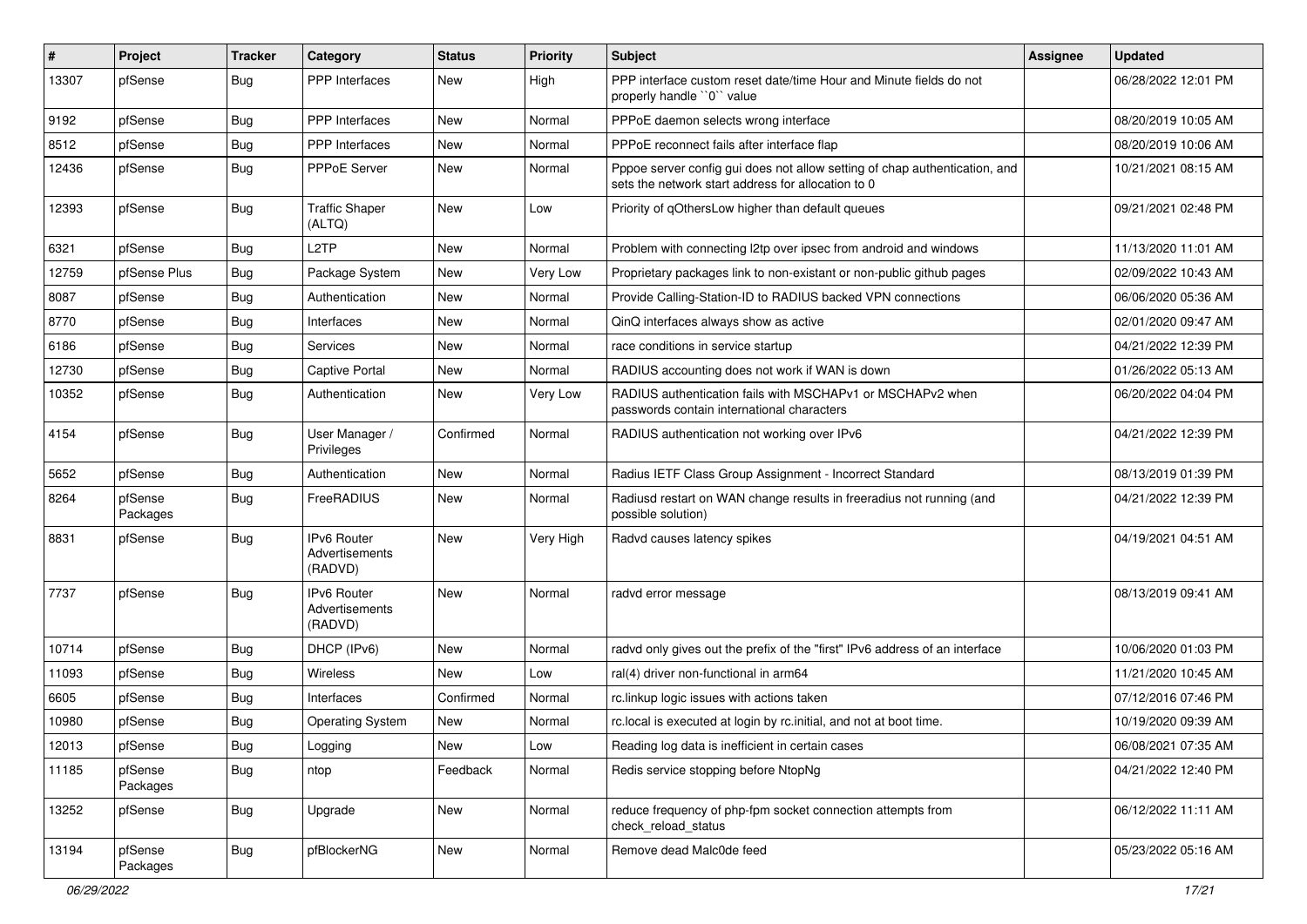| $\sharp$ | Project             | <b>Tracker</b> | Category           | <b>Status</b> | <b>Priority</b> | Subject                                                                                                           | <b>Assignee</b> | <b>Updated</b>      |
|----------|---------------------|----------------|--------------------|---------------|-----------------|-------------------------------------------------------------------------------------------------------------------|-----------------|---------------------|
| 10188    | pfSense<br>Packages | Bug            | pfBlockerNG        | New           | Normal          | Reputation tab is not working                                                                                     |                 | 01/24/2020 10:06 AM |
| 6361     | pfSense             | Bug            | Web Interface      | <b>New</b>    | Low             | Responsive Mobile Menu issue                                                                                      |                 | 05/16/2016 12:09 PM |
| 7964     | pfSense             | <b>Bug</b>     | Multi-WAN          | New           | Normal          | Restart openypn on gateway switching                                                                              |                 | 08/19/2019 12:35 PM |
| 1738     | pfSense             | <b>Bug</b>     | Backup / Restore   | New           | Very Low        | Restore fails when username in backup is not matching                                                             |                 | 12/11/2021 07:51 PM |
| 9348     | pfSense<br>Packages | Bug            | <b>ACME</b>        | New           | Normal          | Results of Acme certificate issuance/renewal are not properly formatted                                           |                 | 02/22/2019 12:08 PM |
| 5849     | pfSense             | Bug            | CARP               | <b>New</b>    | Normal          | Routing fail on CARP IPsec                                                                                        |                 | 12/18/2021 04:41 PM |
| 12338    | pfSense<br>Packages | Bug            | <b>RRD Summary</b> | New           | Normal          | RRD Summary does not report data on 3100                                                                          |                 | 04/15/2022 02:54 PM |
| 2138     | pfSense             | Bug            | <b>RRD Graphs</b>  | <b>New</b>    | Normal          | RRD Wireless graph broken in BSS mode                                                                             |                 | 02/06/2016 04:59 AM |
| 9887     | pfSense             | <b>Bug</b>     | Rules / NAT        | New           | Low             | Rule separator positions change when deleting multiple rules                                                      |                 | 06/28/2022 12:01 PM |
| 13249    | pfSense             | <b>Bug</b>     | Console Menu       | <b>New</b>    | Normal          | Running playback comands multiple times results in PHP error                                                      |                 | 06/06/2022 07:02 AM |
| 11490    | pfSense<br>Packages | Bug            | Service Watchdog   | New           | Very Low        | Service Watchdog - Impacts Reboots and Package Updates                                                            |                 | 02/22/2021 12:07 PM |
| 4428     | pfSense             | <b>Bug</b>     | Interfaces         | Confirmed     | Normal          | Setting media option on em(4) leads to infinite link cycling                                                      |                 | 07/06/2016 12:45 AM |
| 13206    | pfSense Plus        | <b>Bug</b>     | Hardware / Drivers | <b>New</b>    | Normal          | SG-3100 LED GPIO hangs                                                                                            |                 | 06/11/2022 07:01 PM |
| 10584    | pfSense             | <b>Bug</b>     | Hardware / Drivers | <b>New</b>    | Normal          | SG-3100 with M.2: shutdown instead of reboot                                                                      |                 | 07/21/2020 03:08 AM |
| 11479    | pfSense<br>Packages | Bug            | snmptt             | New           | Normal          | snmptt 1.4.2 does not work in daemon mode                                                                         |                 | 02/20/2021 04:37 PM |
| 10989    | pfSense<br>Packages | Bug            | Snort              | <b>New</b>    | Low             | Snort alert page has hidden characters in IPv6 address                                                            |                 | 10/17/2020 04:06 PM |
| 10606    | pfSense<br>Packages | Bug            | Snort              | New           | Normal          | Snort Inline stopped working after upgrade to FreeBSD 12.1 (network<br>traffic blocked after heavy load randomly) |                 | 05/28/2020 10:06 AM |
| 6988     | pfSense<br>Packages | Bug            | Snort              | New           | High            | SNORT Package PHP memory error                                                                                    |                 | 06/28/2018 10:00 PM |
| 9895     | pfSense<br>Packages | Bug            | Snort              | <b>New</b>    | Normal          | snort reinstallation failed                                                                                       |                 | 06/23/2021 08:01 AM |
| 12845    | pfSense<br>Packages | Bug            | softflowd          | <b>New</b>    | Normal          | softflowd wrong vlan tag                                                                                          |                 | 02/21/2022 10:40 AM |
| 10436    | pfSense<br>Packages | Bug            | softflowd          | New           | Normal          | softflowd no longer sends flow data after upgrade ( $v0.9.9 - 1 \rightarrow v1.0.0$ )                             |                 | 06/07/2022 12:25 AM |
| 9167     | pfSense             | Bug            | Rules / NAT        | New           | Normal          | Some Important ICMPv6 Traffic Not Allowed by Default Rules                                                        |                 | 08/14/2019 01:00 PM |
| 4500     | pfSense             | <b>Bug</b>     | UPnP/NAT-PMP       | Confirmed     | Normal          | Some miniupnp port mappings are not displayed in the Status page                                                  |                 | 04/25/2022 12:49 PM |
| 9707     | pfSense<br>Packages | <b>Bug</b>     | pfBlockerNG        | New           | Normal          | Some networks already existing in deny Feeds are not stopped even if<br>existing in custom deny list              |                 | 08/28/2019 10:03 AM |
| 7172     | pfSense             | <b>Bug</b>     | DHCP (IPv4)        | New           | Normal          | Sorting by hostname in Services > DHCP Server > LAN should be<br>"natural" (alphanumeric friendly)                |                 | 08/20/2019 03:47 PM |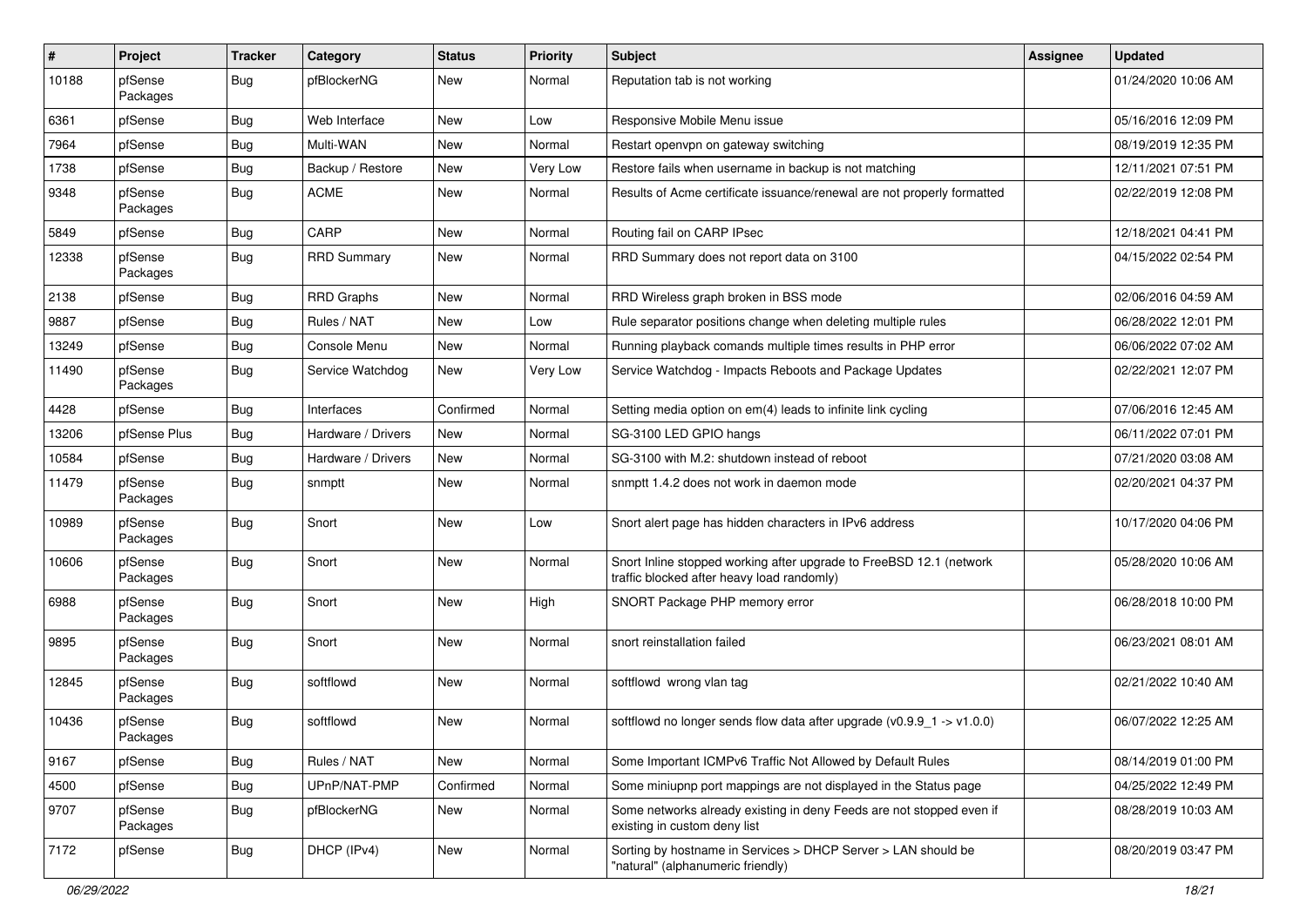| #     | Project             | <b>Tracker</b> | Category              | <b>Status</b> | <b>Priority</b> | <b>Subject</b>                                                                                           | Assignee | <b>Updated</b>      |
|-------|---------------------|----------------|-----------------------|---------------|-----------------|----------------------------------------------------------------------------------------------------------|----------|---------------------|
| 10277 | pfSense             | <b>Bug</b>     | Web Interface         | New           | Normal          | Sorting the log entries does not use year value                                                          |          | 02/24/2020 07:46 AM |
| 7648  | pfSense             | <b>Bug</b>     | CARP                  | <b>New</b>    | Very Low        | SPAN ports on an interface renders CARP HA inoperative                                                   |          | 06/14/2017 09:19 PM |
| 11335 | pfSense             | Bug            | Interfaces            | <b>New</b>    | Normal          | Spoofing the MAC on a LAGG interface does not work for some NIC<br>types.                                |          | 01/29/2021 09:10 AM |
| 12732 | pfSense<br>Packages | <b>Bug</b>     | squidguard            | <b>New</b>    | High            | Squid https filtering squidguard acl target list - erratic behaviour                                     |          | 01/26/2022 09:11 AM |
| 7797  | pfSense<br>Packages | Bug            | Squid                 | Feedback      | Normal          | Squid Reverse Proxy alternating between destinations                                                     |          | 04/21/2022 12:40 PM |
| 9025  | pfSense<br>Packages | Bug            | squidguard            | <b>New</b>    | Normal          | SquidGard + Target categories                                                                            |          | 10/08/2018 01:00 AM |
| 9286  | pfSense<br>Packages | Bug            | squidguard            | <b>New</b>    | Normal          | squidGuard - Unable to change IP for sgerror.php URL in configuration                                    |          | 11/13/2019 10:07 AM |
| 10994 | pfSense<br>Packages | <b>Bug</b>     | squidguard            | New           | Low             | SquidGuard Blacklists Restore Default button does not work                                               |          | 10/20/2020 12:26 PM |
| 11434 | pfSense<br>Packages | Bug            | squidguard            | Feedback      | Normal          | SquidGuard over 1.16.18 11                                                                               |          | 04/21/2022 12:40 PM |
| 5751  | pfSense<br>Packages | <b>Bug</b>     | squidguard            | <b>New</b>    | Normal          | SquidGuard target categories not saved when long "Domain List" is<br>provided                            |          | 01/10/2016 08:55 AM |
| 11786 | pfSense             | Bug            | Services              | <b>New</b>    | Normal          | SSH incomplete setup and startup fail while recovering XML backup in a<br>fresh install of pfSense 2.5.0 |          | 04/17/2021 01:36 PM |
| 8313  | pfSense             | Bug            | Notifications         | <b>New</b>    | Normal          | STARTTLS auto detection not working                                                                      |          | 04/21/2022 12:39 PM |
| 10513 | pfSense             | Bug            | Rules / NAT           | New           | Normal          | State issues with policy routing and HA failover                                                         |          | 04/21/2022 12:39 PM |
| 3796  | pfSense             | <b>Bug</b>     | Diagnostics           | Confirmed     | Normal          | States summary fails and is very slow with large state tables                                            |          | 12/11/2021 08:03 PM |
| 8066  | pfSense             | <b>Bug</b>     | Routing               | New           | Normal          | Static routes not applied when they go out a interface using carp                                        |          | 11/08/2017 02:04 AM |
| 1813  | pfSense             | Bug            | Rules / NAT           | Confirmed     | Normal          | Static routes on WAN interfaces overridden by route-to for firewall-initiated<br>traffic                 |          | 11/09/2016 02:06 PM |
| 8130  | pfSense             | Bug            | <b>Traffic Graphs</b> | New           | Normal          | Status - Monitoring - Area chart displays traffic data differently than Line<br>or Bar charts            |          | 11/26/2017 01:40 PM |
| 2234  | pfSense             | Bug            | Web Interface         | Confirmed     | Low             | Status: Traffic Graph - only shows interface's subnet                                                    |          | 01/15/2022 08:33 PM |
| 10726 | pfSense             | Bug            | Rules / NAT           | New           | Normal          | Sticky-connections option is bugged - sticky-address cannot be redefined                                 |          | 11/12/2020 10:12 AM |
| 6083  | pfSense<br>Packages | <b>Bug</b>     | Squid                 | New           | Normal          | Suqid Realtime Monitor / Squid Cache Table not diplaying correctly                                       |          | 12/06/2016 07:25 AM |
| 7388  | pfSense<br>Packages | Bug            | Suricata              | New           | High            | Suricata does not property recognize MTU for PPPOE interfaces                                            |          | 03/15/2017 05:17 AM |
| 12899 | pfSense<br>Packages | <b>Bug</b>     | Suricata              | New           | Normal          | Suricata doesn't honor Pass List                                                                         |          | 03/04/2022 01:22 PM |
| 12956 | pfSense<br>Packages | <b>Bug</b>     | Suricata              | Confirmed     | Normal          | suricata fails to use pcre in SID management (e.g. dropsid.conf)                                         |          | 04/05/2022 12:52 PM |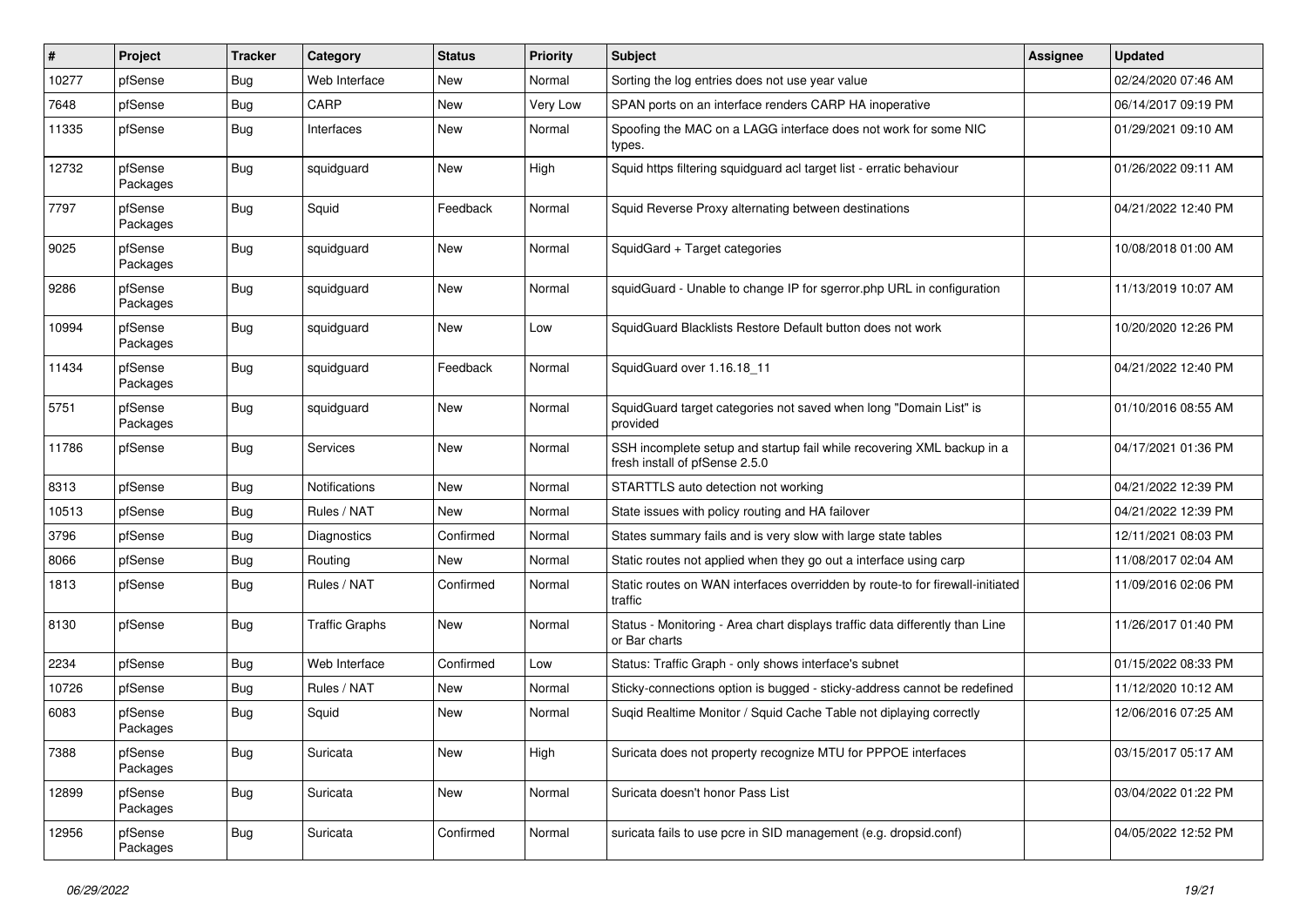| $\sharp$ | Project             | <b>Tracker</b> | Category                                        | <b>Status</b>                 | <b>Priority</b> | <b>Subject</b>                                                                                                               | <b>Assignee</b> | Updated             |
|----------|---------------------|----------------|-------------------------------------------------|-------------------------------|-----------------|------------------------------------------------------------------------------------------------------------------------------|-----------------|---------------------|
| 10292    | pfSense<br>Packages | Bug            | Suricata                                        | <b>New</b>                    | Normal          | Suricata not respecting SID Mgmt list                                                                                        |                 | 02/27/2020 01:02 PM |
| 11780    | pfSense<br>Packages | Bug            | Suricata                                        | <b>New</b>                    | Very High       | Suricata package fails to prune suricata.log                                                                                 |                 | 08/06/2021 07:18 AM |
| 9934     | pfSense<br>Packages | Bug            | Suricata                                        | <b>New</b>                    | Normal          | suricata update kills WAN interface                                                                                          |                 | 02/20/2020 09:17 AM |
| 6386     | pfSense             | <b>Bug</b>     | <b>IPv6 Router</b><br>Advertisements<br>(RADVD) | <b>New</b>                    | Low             | Switching Router Advertisements to disabled should broadcast IP<br>Removal messages                                          |                 | 05/22/2016 10:44 PM |
| 12464    | pfSense             | Bug            | Logging                                         | <b>Pull Request</b><br>Review | Normal          | Syslog Auth messages are sent as Emergency Level                                                                             |                 | 06/28/2022 12:01 PM |
| 12114    | pfSense<br>Packages | <b>Bug</b>     | syslog-ng                                       | Feedback                      | Normal          | syslog-ng only binds to the last specified interface                                                                         |                 | 04/21/2022 12:40 PM |
| 8180     | pfSense<br>Packages | Bug            | syslog-ng                                       | <b>New</b>                    | Normal          | syslog-ng default log file                                                                                                   |                 | 01/16/2018 12:53 PM |
| 8705     | pfSense<br>Packages | Bug            | syslog-ng                                       | <b>New</b>                    | Normal          | Syslog-NG error in latest snapshot                                                                                           |                 | 07/27/2018 10:17 AM |
| 8295     | pfSense<br>Packages | <b>Bug</b>     | syslog-ng                                       | New                           | Normal          | syslog-ng logrotates tls files                                                                                               |                 | 02/14/2018 06:12 AM |
| 8229     | pfSense<br>Packages | <b>Bug</b>     | syslog-ng                                       | New                           | Normal          | syslog-ng stops parsing logs after logrotate run                                                                             |                 | 01/26/2018 12:00 PM |
| 10393    | pfSense<br>Packages | Bug            | syslog-ng                                       | Feedback                      | Normal          | Syslog-ng TLS support is broken                                                                                              |                 | 04/21/2022 12:40 PM |
| 11473    | pfSense             | Bug            | Web Interface                                   | <b>New</b>                    | Normal          | System Activity shows invalid data on SG-3100                                                                                |                 | 02/19/2021 08:12 PM |
| 8335     | pfSense             | Bug            | <b>LAGG Interfaces</b>                          | <b>New</b>                    | Normal          | System hang with LACP downlink to UniFi switch                                                                               |                 | 08/21/2019 11:18 AM |
| 10143    | pfSense             | <b>Bug</b>     | <b>DNS Resolver</b>                             | New                           | Normal          | System hostname DNS entry is assigned to the wrong IP on multi-wan<br>setups                                                 |                 | 12/31/2019 02:33 PM |
| 11429    | pfSense             | Bug            | Web Interface                                   | <b>New</b>                    | Normal          | System Log / Settings form activates "Reset Log Files" button on enter                                                       |                 | 10/28/2021 01:35 PM |
| 12747    | pfSense             | Bug            | Logging                                         | New                           | Normal          | System log is filled by sshguard                                                                                             |                 | 05/03/2022 03:08 AM |
| 8820     | pfSense             | <b>Bug</b>     | Rules / NAT                                     | <b>New</b>                    | Low             | System/Advanced/Misc - "Do not kill connections when schedule expires"<br>UN-checked still leaves existing connections open. |                 | 07/28/2020 10:59 AM |
| 10325    | pfSense             | Bug            | <b>Notifications</b>                            | <b>New</b>                    | Normal          | System/Advanced/Notifications/E-Mail - SMTP Notification E-Mail auth<br>password Unexpected Bahaviour                        |                 | 10/30/2020 08:17 AM |
| 10310    | pfSense             | <b>Bug</b>     | Upgrade                                         | <b>New</b>                    | Normal          | Systems with low RAM and several packages may temporarily fail to load<br>large tables after an upgrade                      |                 | 03/03/2020 07:55 AM |
| 10487    | pfSense<br>Packages | Bug            | Telegraf                                        | New                           | Normal          | Telegraf package not sending logs to influxdb server                                                                         |                 | 05/03/2020 07:09 PM |
| 9337     | pfSense<br>Packages | Bug            | Telegraf                                        | <b>New</b>                    | Normal          | Telegraf ping input fails                                                                                                    |                 | 02/18/2019 10:40 AM |